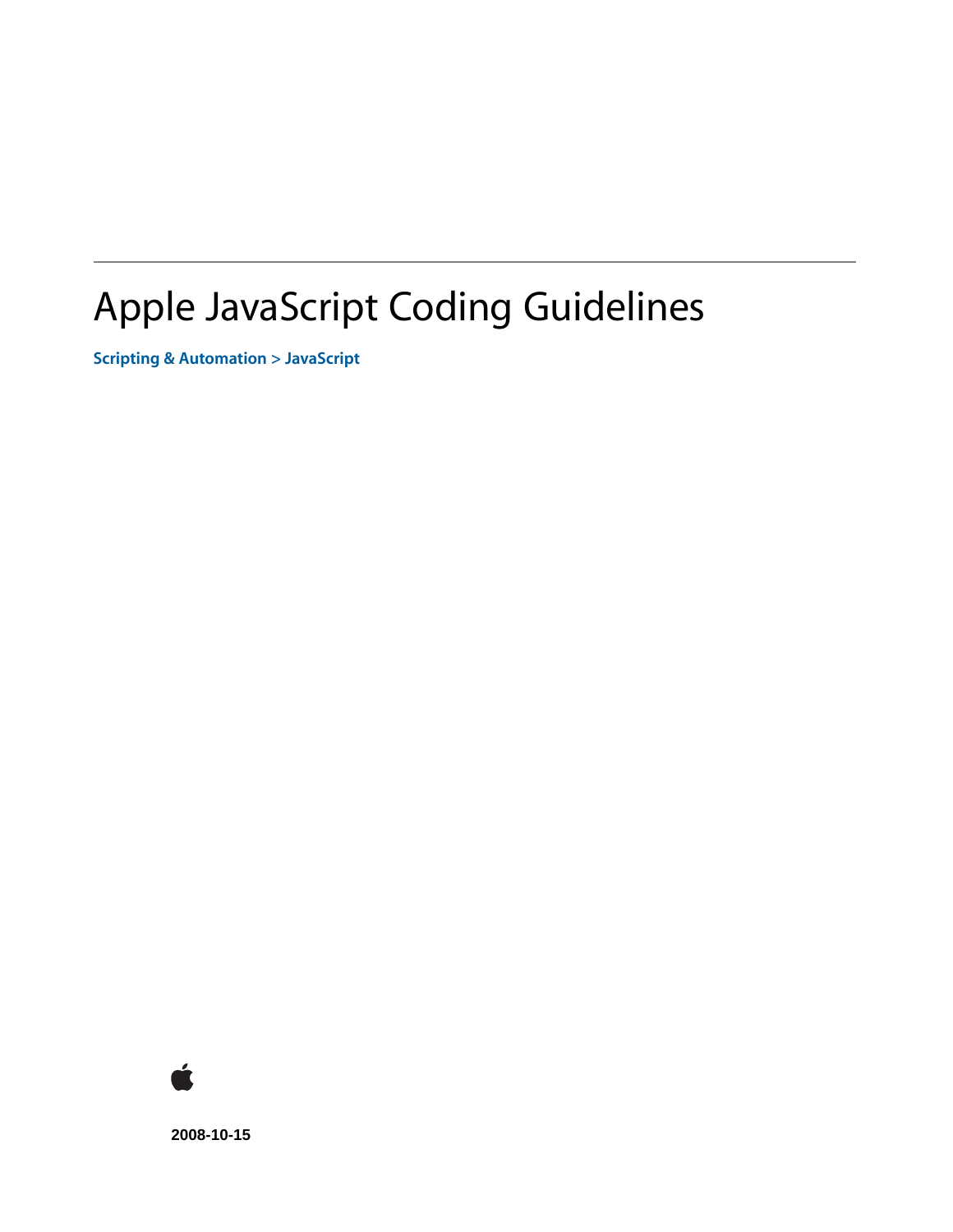#### á

Apple Inc. © 2008 Apple Inc. All rights reserved.

No part of this publication may be reproduced, stored in a retrieval system, or transmitted, in any form or by any means, mechanical, electronic, photocopying, recording, or otherwise, without prior written permission of Apple Inc., with the following exceptions: Any person is hereby authorized to store documentation on a single computer for personal use only and to print copies of documentation for personal use provided that the documentation contains Apple's copyright notice.

The Apple logo is a trademark of Apple Inc.

Use of the "keyboard" Apple logo (Option-Shift-K) for commercial purposes without the prior written consent of Apple may constitute trademark infringement and unfair competition in violation of federal and state laws.

No licenses, express or implied, are granted with respect to any of the technology described in this document. Apple retains all intellectual property rights associated with the technology described in this document. This document is intended to assist application developers to develop applications only for Apple-labeled computers.

Every effort has been made to ensure that the information in this document is accurate. Apple is not responsible for typographical errors.

Apple Inc. 1 Infinite Loop Cupertino, CA 95014 408-996-1010

Apple, the Apple logo, Mac, Mac OS, Quartz, Safari, and Tiger are trademarks of Apple Inc., registered in the United States and other countries.

Numbers is a trademark of Apple Inc.

Java and all Java-based trademarks are trademarks or registered trademarks of Sun Microsystems, Inc. in the U.S. and other countries.

Simultaneously published in the United States and Canada.

**Even though Apple has reviewed this document, APPLE MAKESNOWARRANTYOR REPRESENTATION, EITHER EXPRESS OR IMPLIED, WITH RESPECT TO THIS DOCUMENT, ITS QUALITY, ACCURACY,**

**MERCHANTABILITY,OR FITNESS FOR A PARTICULAR PURPOSE. AS A RESULT, THIS DOCUMENT IS PROVIDED "AS IS," AND YOU, THE READER, ARE ASSUMING THE ENTIRE RISK AS TO ITS QUALITY AND ACCURACY.**

**IN NO EVENT WILL APPLE BE LIABLE FOR DIRECT, INDIRECT, SPECIAL, INCIDENTAL, OR CONSEQUENTIALDAMAGES RESULTINGFROM ANY DEFECT OR INACCURACY IN THIS DOCUMENT, even if advised of the possibility of such damages.**

**THE WARRANTY AND REMEDIES SET FORTH ABOVE ARE EXCLUSIVE AND IN LIEU OF ALL OTHERS, ORAL OR WRITTEN, EXPRESS OR IMPLIED. No Apple dealer, agent, or employee is authorized to make any modification, extension, or addition to this warranty.**

**Some states do not allow the exclusion orlimitation of implied warranties or liability for incidental or consequential damages, so the above limitation or exclusion may not apply to you. This warranty gives you specific legal rights, and you may also have other rights which vary from state to state.**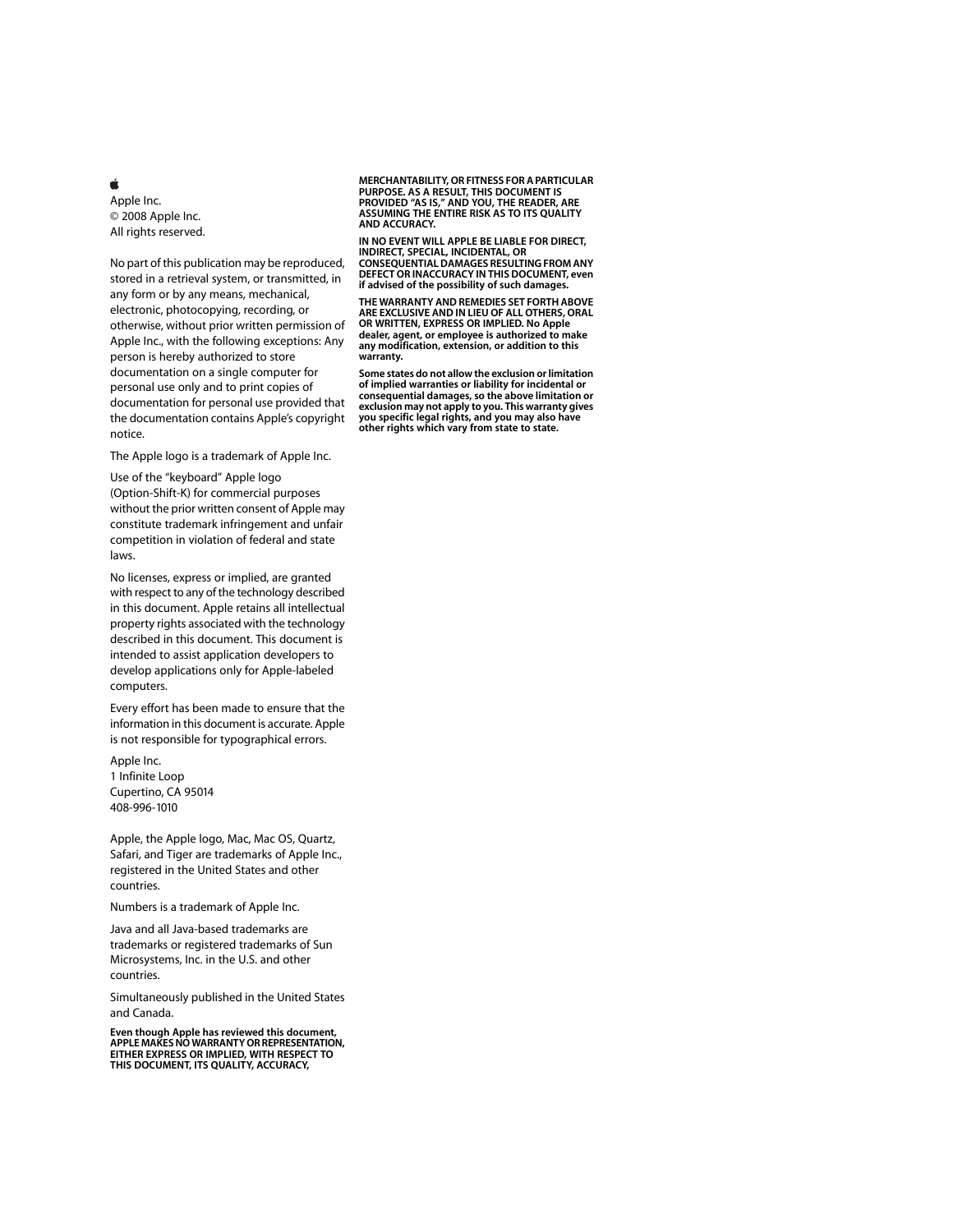#### **Contents**

#### **[Introduction](#page-6-0) to Apple JavaScript Coding Guidelines 7**

Who Should Read This [Document?](#page-6-1) 7 [Organization](#page-6-2) of This Document 7 [Getting](#page-6-3) WebKit Builds 7 See [Also](#page-6-4) 7

#### **[JavaScript](#page-8-0) Basics 9**

Variables and [Assignments](#page-8-1) 9 Data [Types](#page-9-0) 10 [Conditional](#page-9-1) Statements 10 [Iteration](#page-11-0) Using Loops 12 [Functions](#page-11-1) 12 Other Special [Characters](#page-12-0) 13 The Question Mark and Colon [Connectors](#page-12-1) 13 The Comma [Separator](#page-12-2) 13

#### **[Object-Oriented](#page-14-0) JavaScript 15**

[Declaring](#page-14-1) an Object 15 Freeing [Objects](#page-15-0) 16 Arrays and [Objects](#page-15-1) 16 [Getters](#page-16-0) and Setters 17 [Inheritance](#page-16-1) 17 [Copying](#page-17-0) an Object 18

#### **[JavaScript](#page-20-0) Best Practices 21**

Memory and Performance [Considerations](#page-20-1) 21 [Testing](#page-20-2) Your Code 21 Global Scope [Considerations](#page-21-0) 22 [JavaScript](#page-23-0) Toolkits 24

**[Document](#page-24-0) Revision History 25**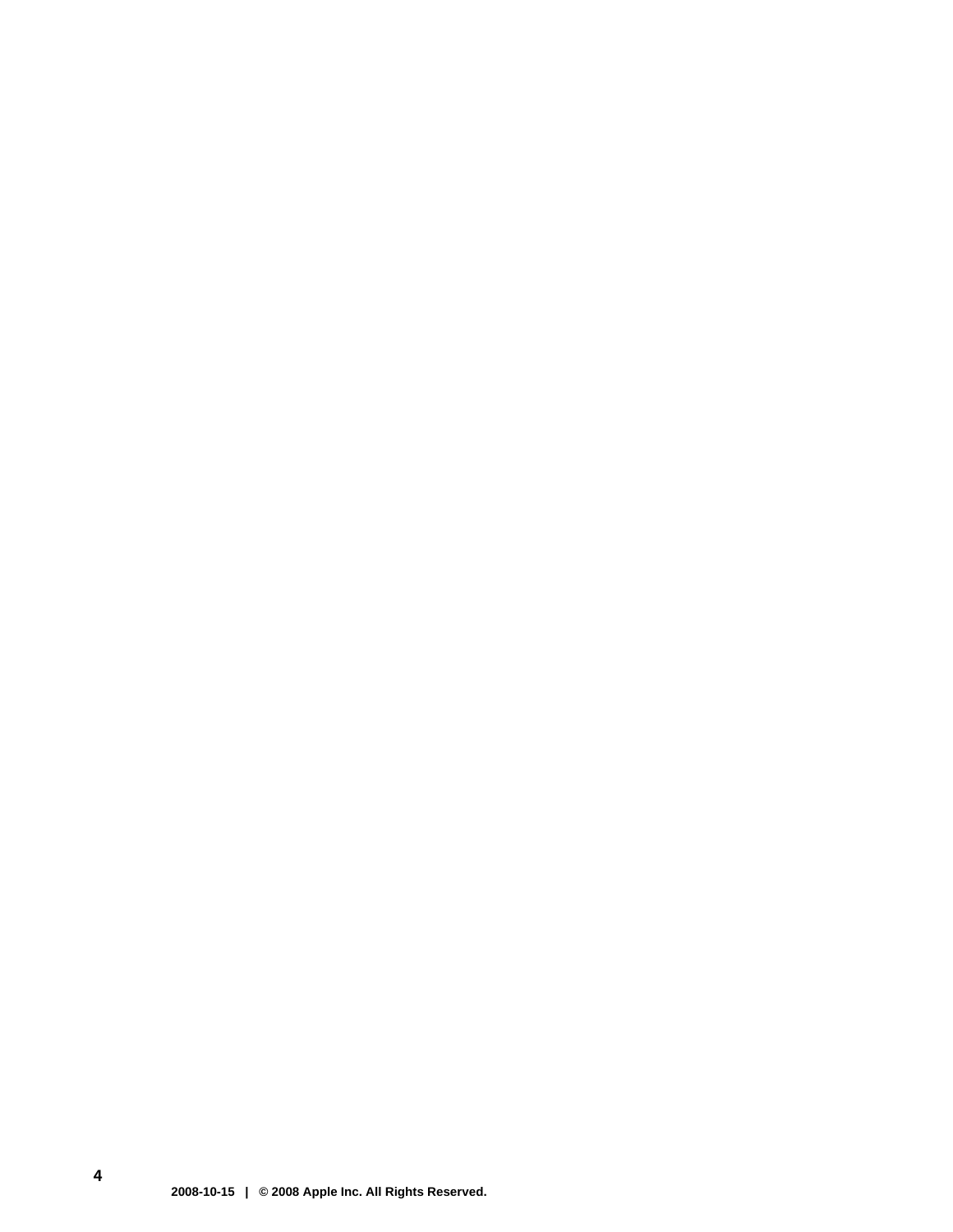## Tables

#### **[JavaScript](#page-8-0) Basics 9**

[Table](#page-9-2) 1 Primitive types in [JavaScript](#page-9-2) 10 [Table](#page-10-0) 2 [Conditional](#page-10-0) Operators 11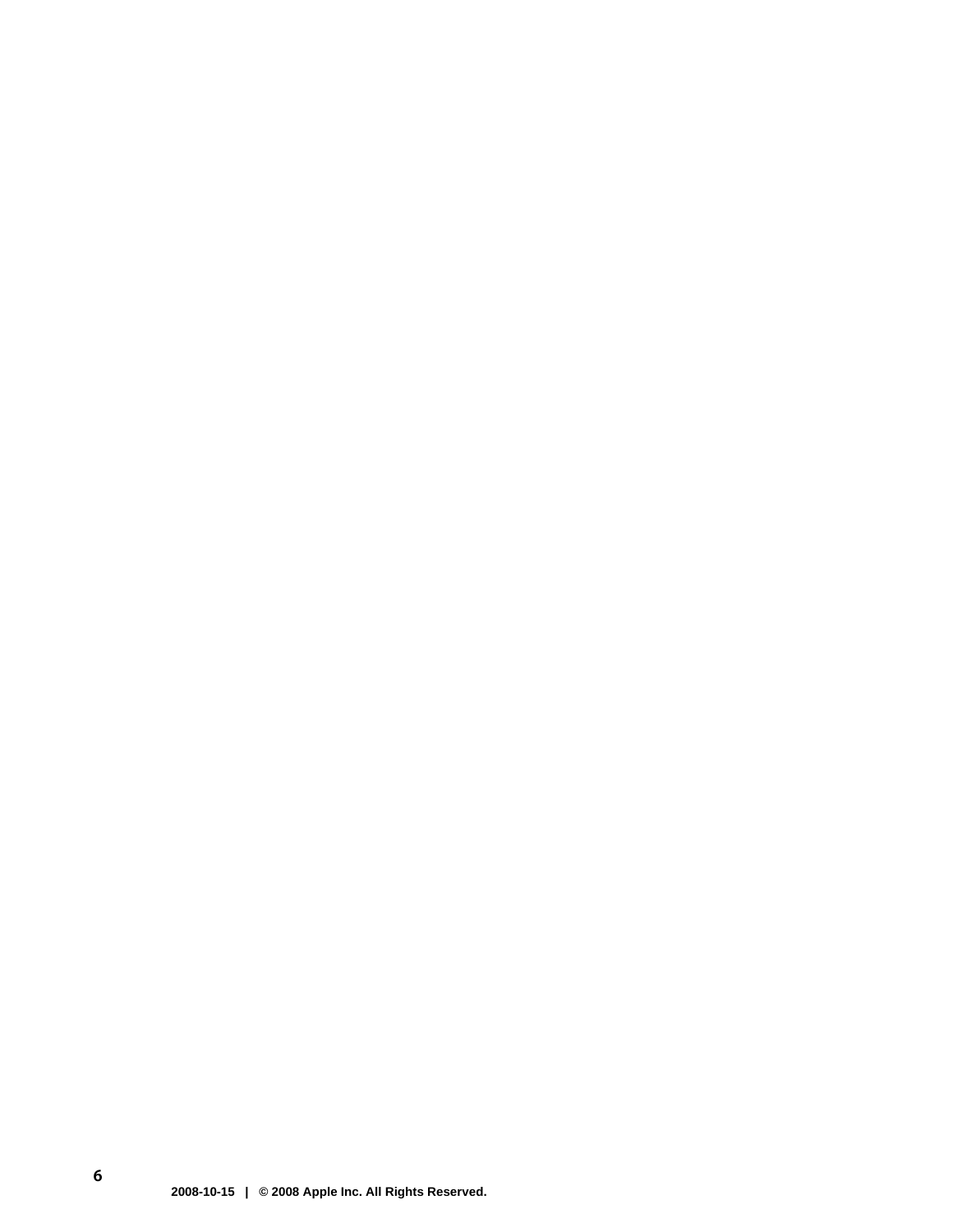## <span id="page-6-0"></span>Introduction to Apple JavaScript Coding Guidelines

<span id="page-6-1"></span>This document provides an overview of the JavaScript language as provided by Apple in the WebKit and JavaScript Core frameworks. It looks at JavaScript language basics, object-oriented programming using JavaScript, and best practices to follow when writing JavaScript code.

#### Who Should Read This Document?

You should read this document if you are a webpage or Dashboard widget developer who wants to learn JavaScript and best practices for Apple's JavaScript runtime. Also, this document is useful if you're using an application that offers a scripting environment that uses Apple's JavaScript Core framework, like Installer or Quartz Composer.

#### <span id="page-6-2"></span>Organization of This Document

This document contains the following chapters:

- ["JavaScript](#page-8-0) Basics" (page 9) introduces you to the JavaScript language and its basic structures.
- ["Object-Oriented](#page-14-0) JavaScript" (page 15) discusses implementing an object in JavaScript.
- ["JavaScript](#page-20-0) Best Practices" (page 21) shows you best practices to consider when coding in JavaScript.

#### <span id="page-6-4"></span><span id="page-6-3"></span>Getting WebKit Builds

Safari is powered by the WebKit framework, an open source project found at [WebKit.org.](http://www.webkit.org/) To try your web-based JavaScript code with the latest JavaScript language features, download a nightly build from [http://nightly.we](http://nightly.webkit.org/)[bkit.org/](http://nightly.webkit.org/).

### See Also

The Reference Library > Apple Applications > Safari provides useful information on WebKit, the technology that provides Apple's JavaScript runtime. Read *WebKit DOM Programming Topics* to learn more about the WebKit DOM interfaces, useful when coding a webpage or Dashboard widget.

Read *Dashboard Programming Topics* for information on the technologies available to you when creating a Dashboard widget. Additional Dashboard documents and sample code can be found in the Reference Library > Apple Applications > Dashboard.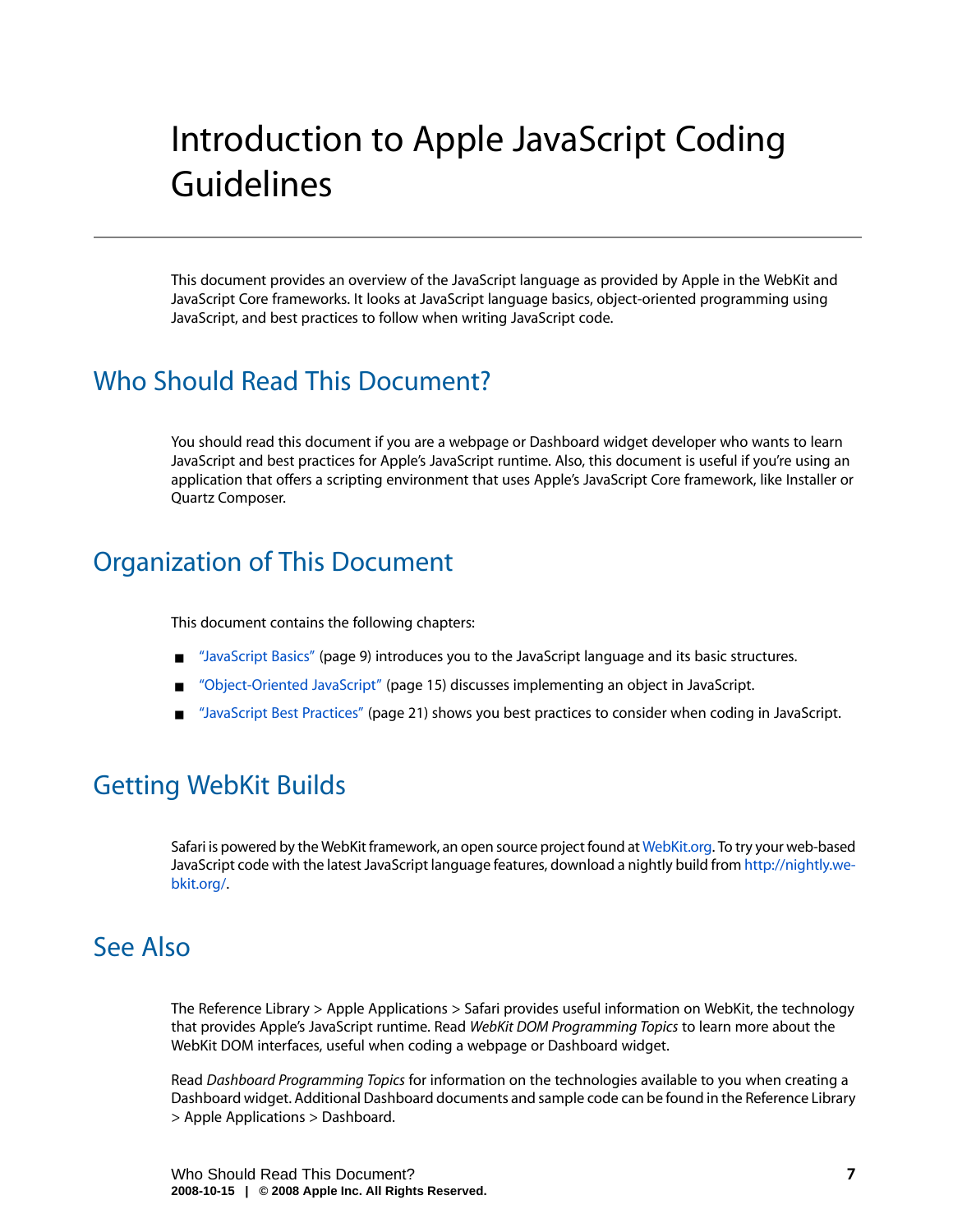*Installer Tiger Examples* includes information on using the JavaScript runtime included with Apple's Installer application.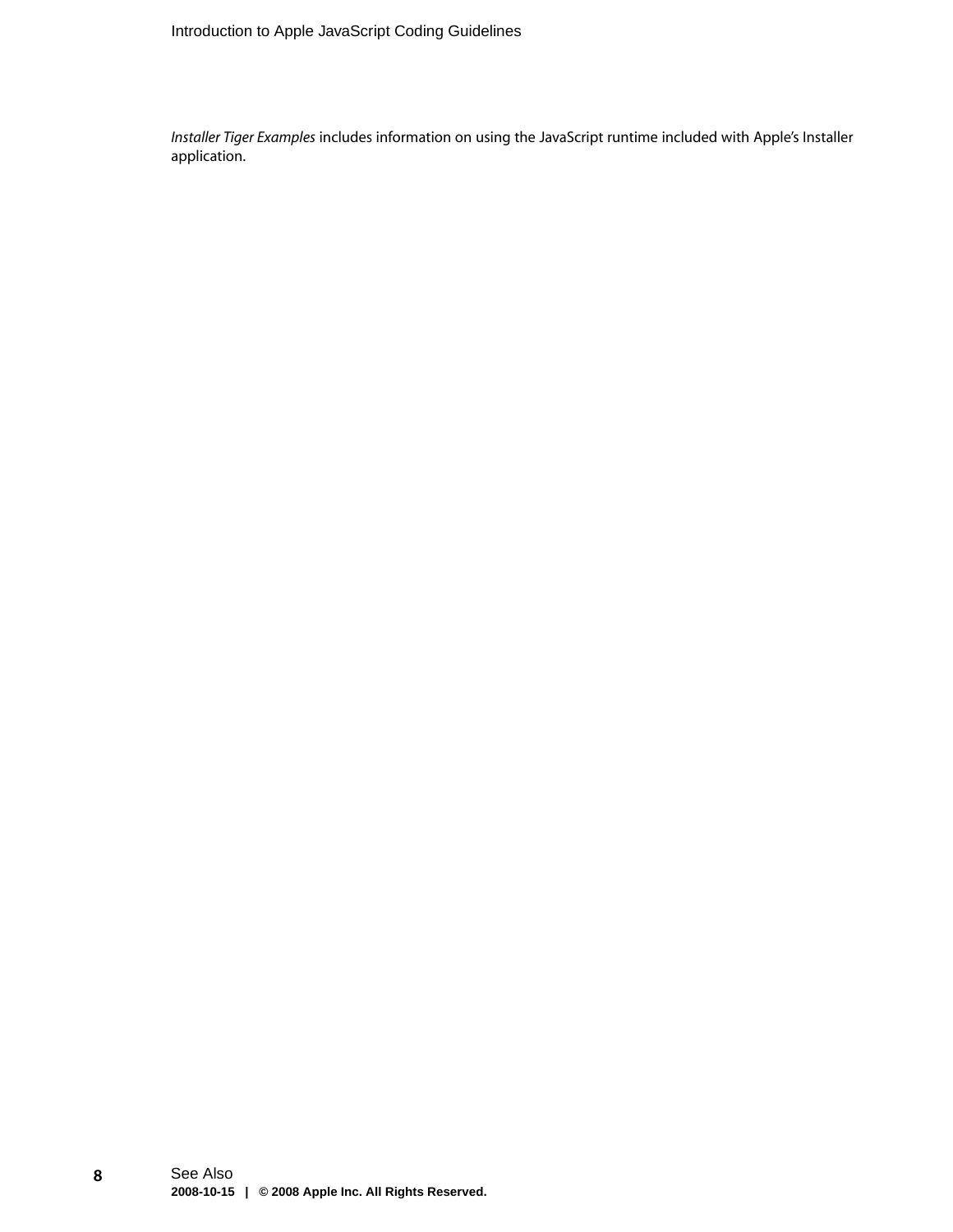## <span id="page-8-0"></span>JavaScript Basics

JavaScript is a programming language used by web browsers to provide scripting access to webpages. It's also being used more and more by desktop applications to provide an embedded scripting environment. If you're already familiar with programming, JavaScript is easy to learn and provides many of the conventions you're already used to.

This chapter introduces JavaScript language basics, including variables, iteration, and functions. Read it if you're familiar with programming principles and want to learn specifics about the JavaScript language.

#### <span id="page-8-1"></span>Variables and Assignments

The basic building block in JavaScript is the variable. You declare variables using the var keyword, like this:

var foo;

**Important:** Although you can use variables without declaring them explicitly, this is strongly discouraged. If you assign a value to an undeclared variable within a function, you are effectively creating and using a global variable instead of a variable local to that function. If the function ever gets called recursively, or if it is simultaneously called by two different user actions, the two executing instances of the function will clobber each other's storage, resulting in very hard-to-find bugs.

You should get in the habit of always declaring variables with the var keyword prior to use unless you are intentionally storing data globally.

JavaScript variables are type agnostic—they can hold data of any type, like a number or an object. Once you declare a variable, you assign it a value like this:

 $foo = 5$ ;

The assignment operator, =, gives the variable to its left the value of the expression to its right. As shown, a variable can be given a literal value like a number. It can also be given the value of another variable, like this:

```
var foo, bar;
foo = 5;bar = foo:
```
Notice that foo and bar are declared in the same statement. This is a convenience used to declare many variables at once. Also note that each statement ends with a semicolon; JavaScript doesn't require this behavior but it's a helpful convention that prevents ambiguity since it clearly marks the end of a statement. As statements get more complex, leaving out a semicolon may cause unintended consequences, so it's best to include one at the end of each statement.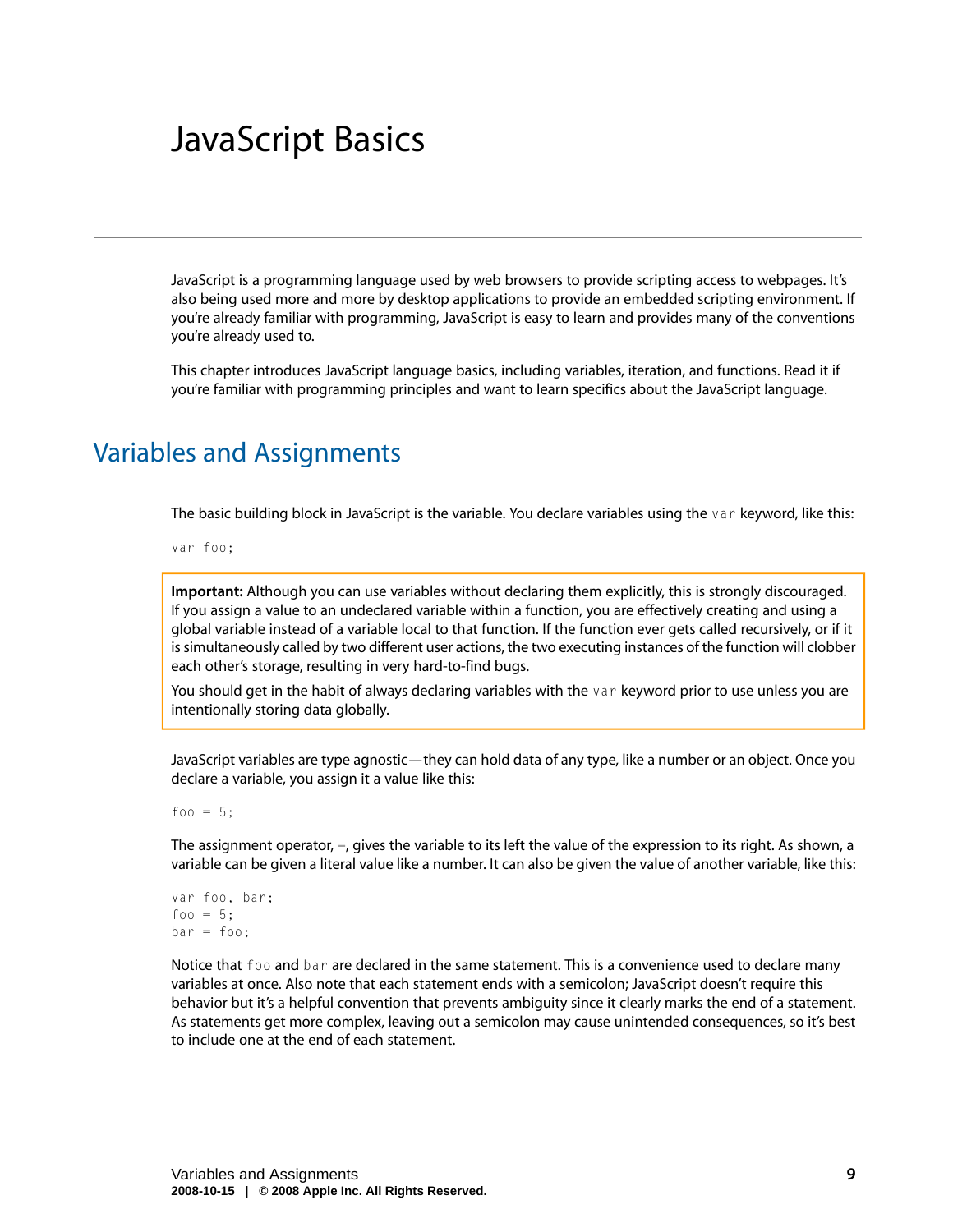### <span id="page-9-0"></span>Data Types

<span id="page-9-2"></span>There are five primitive types in JavaScript, as shown in Table 1.

**Table 1** Primitive types in JavaScript

| <b>Type</b> | <b>Description</b>                                                       |
|-------------|--------------------------------------------------------------------------|
| number      | A numerical value, capable of handling integer and floating-point values |
| boolean     | A logical value, either true or false                                    |
| string      | A sequence of characters                                                 |
| null        | No value                                                                 |
|             | undefined   An unknown value                                             |

JavaScript freely converts between data types as needed. Consider this statement:

var  $x = 1 + "2";$ 

JavaScript first promotes the number 1 to the string "1" and then assigns the newly concatenated string "12" to x.

If you want to do a numeric addition, you must use the parseInt function. For example:

var  $x = 1 + \text{parseInt("2", 10)}$ ;

The second parameter is a radix value, and is guessed based on the number if omitted following the same rules as a number in C. (Numbers starting with 0x are hex, other numbers starting with 0 are octal, and all other numbers are base 10.)

Anything that is not a primitive type is an object. Primitive types are promoted to objects as needed, like this:

```
var message = "Hello World";
var firstCharacter = message.charAt(0);
```
JavaScript promotes the string "Hello World" to an object in order to call the charAt member function.

### Conditional Statements

JavaScript includes conditional statements where enclosed code runs only if its preceding statement evaluates to a Boolean true value. A typical conditional statement starts with the if keyword and is followed by a statement to test, like this:

```
if ( variable == true)
{
  // code to execute when this statement is true
}
```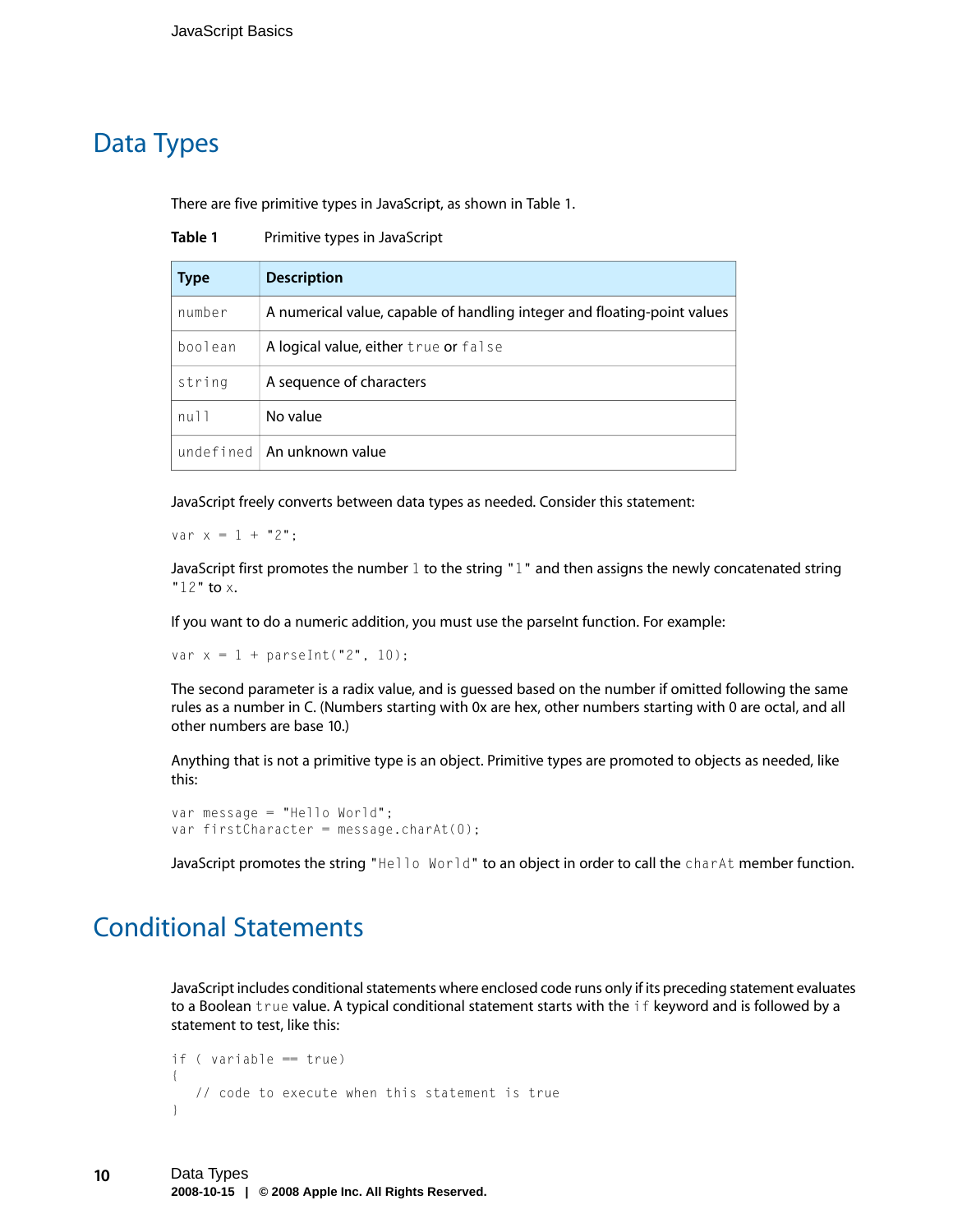As in most C-like languages, true is equivalent to the number one (1) and false is equivalent to the number zero (0).

Within the brackets  $\{\ldots\}$ , you place the code to execute if the preceding statement is true. The statement itself needs to evaluate to a Boolean value, either true or false. Various operators are used to assemble conditional statements, as shown in Table 2.

| <b>Conditional</b><br><b>Operator</b> | <b>Description</b>                                                                                      |
|---------------------------------------|---------------------------------------------------------------------------------------------------------|
| $=$                                   | Returns true if both values are equal. Coerces values of different types before<br>evaluating.          |
| $==$                                  | Returns true if both values are equal and of the same type. Returns $fa$ is e otherwise.                |
| $!=$                                  | Returns true if values are not equal. Coerces values of different types before evaluating               |
| $!=$                                  | Returns true if both values are not equal or not of the same type. Returns false<br>otherwise.          |
| $\lt$                                 | Returns true if the left value is less than the right value. Returns false otherwise.                   |
| $\left( =\right.$                     | Returns true if the left value is less than or equal to the right value. Returns false<br>otherwise.    |
| $\left\langle \right\rangle$          | Returns true if the left value is greater than the right value. Returns false otherwise.                |
| $\rangle =$                           | Returns true if the left value is greater than or equal to the right value. Returns false<br>otherwise. |

<span id="page-10-0"></span>**Table 2** Conditional Operators

Each if statement can also have a corresponding else statement, where the enclosed code is executed when the if statement evaluates to false, like this:

```
if ( variable == true)
{
    // code to execute when this statement is true
}
else {
    // code to execute when this statement is false
}
```
When you want to check a value versus a number of values, a switch statement is useful. In a switch statement, you provide a conditional statement or variable and cases to match the statement's outcome or variable's value, like this:

```
switch ( variable ){
    case 1: // code to execute when variable equals 1
            break;
    case 2: // code to execute when variable equals 2
            break;
   default: // code to execute when variable equals something other than the
cases
             break;
}
```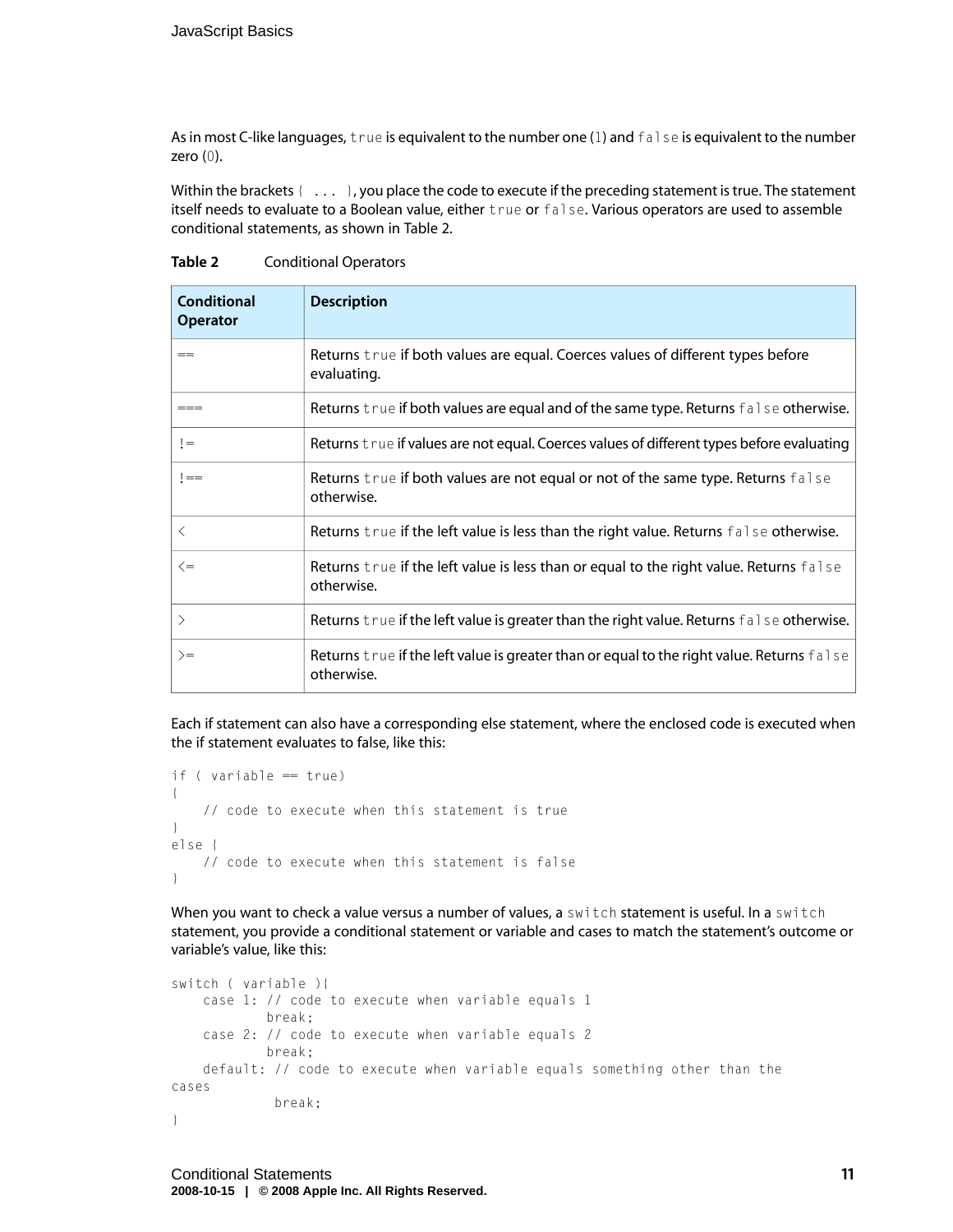Note that each case ends with a break statement and that the default case, if provided, is called if none of the cases are matched.

#### <span id="page-11-0"></span>Iteration Using Loops

JavaScript provides structures for looping code while a condition is true. The most basic looping structure is the while loop, which executes code while a conditional statement equals true:

```
while ( variable == true )
{
     // code to execute while variable is true
}
```
A variation on the while loop is the do-while loop, which executes its code at least once before checking its conditional statement, like this:

```
do
{
    // code to execute while variable is true
}
while ( variable == true );
```
The final loop type is the for loop. It uses three statements: an initialization statement, a conditional statement, and a iterative statement, called every time the loop completes. The most common pattern of use calls for the first statement to initialize a counter variable, the second to check the counter's values, and the third to increment it, like this:

```
for ( var i = 0; i \lt variable; ++i )
{
    // code to execute within this loop
}
```
#### <span id="page-11-1"></span>**Functions**

JavaScript allows you to wrap code into a function that you can reuse anywhere. To create a function, use the function keyword, provide a name, and include a list of any variables you want to pass in:

```
function myFunction ( variableOne, variableTwo )
{
    // code to execute within this function
}
```
Functions can be declared and used anywhere within a block of JavaScript code. Variables that contain primitive values are passed into a function by value, whereas objects are passed in by reference. Functions can optionally return a value using the return keyword:

```
function myFunction ( variableOne )
{
   // code to execute within this function
   return variableOne;
}
```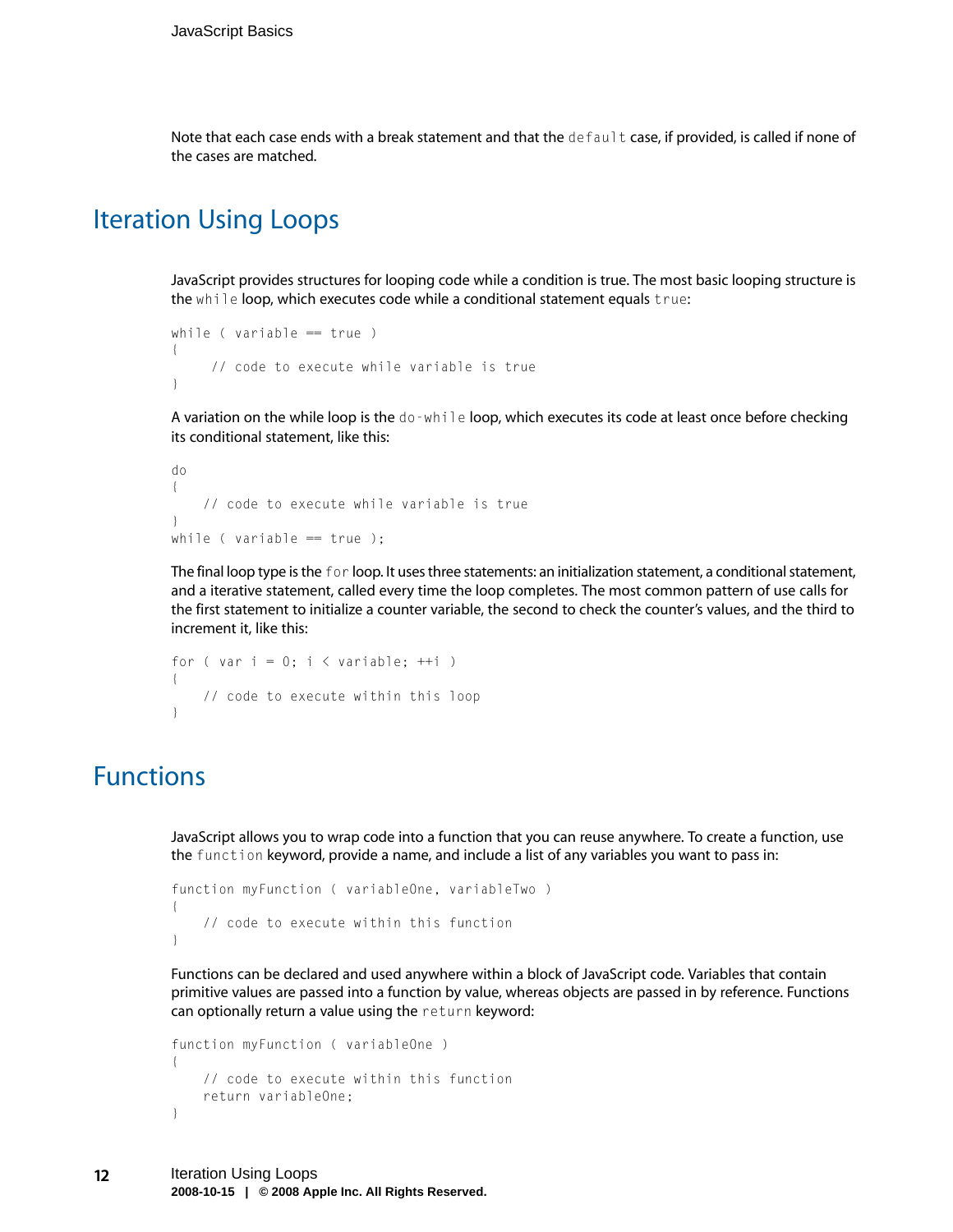JavaScript Basics

Functions implicitly return undefined if you don't supply a return value.

Functions can also be assigned to a variable, like this:

```
var myFunctionVariable = function ( variable )
{
   // code to execute within this function
}
```
Once a function is defined within a variable, it can be passed as an argument into any other function. Within the receiving function, you can call that function by placing parentheses after the variable's name and optionally including arguments, like this:

```
function myFunction ( myFunctionVariable )
{
   myFunctionVariable( "aString" );
}
```
#### <span id="page-12-0"></span>Other Special Characters

<span id="page-12-1"></span>As in most C-like languages, JavaScript has various characters that allow you to connect multiple statements in useful ways. This section describes a few of them.

#### The Question Mark and Colon Connectors

The question mark and colon can be used in a comparison or calculation in the same way you would use an if-then-else statement in code. For example, suppose you want to increment or decrement the value of variable Q, depending on whether the value of the variable increment is true or false. You could write that code in either of two ways:

if (increment) { Q++; } else { Q--; } // or  $Q =$ increment ?  $Q + 1$  :  $Q - 1$ ;

These two statements are equivalent in every way. Overuse of this syntax can make code less readable, but moderate use can sometimes significantly clean up what would otherwise be deeply nested control statements or unnecessary duplication of large amounts of code.

<span id="page-12-2"></span>For example, this syntax is often used for very simple conversion of numerical values to strings for output. The snippet below prints "yes" or "no" depending on whether the increment variable is set or not:

```
alert('Increment: '+(increment ? "yes" : "no"));
```
#### The Comma Separator

The comma separator is used to separate items in lists, such as function parameters, items in an array, and so on, and under some circumstances, can also be used to separate expressions.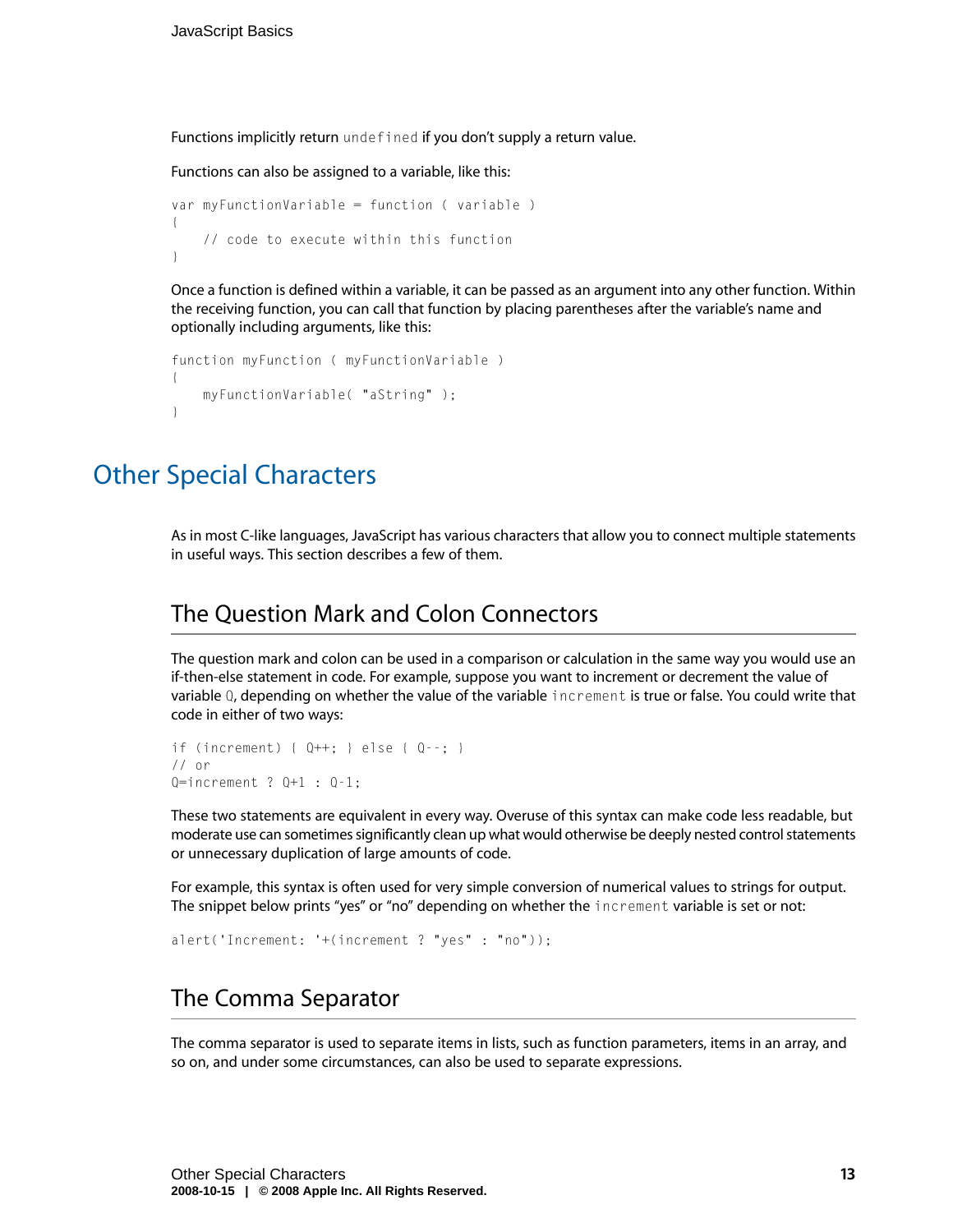JavaScript Basics

When used to separate expressions, the comma separator instructs the interpreter to execute them in sequence. The result of the expression is the rightmost expression. This use of the comma is generally reserved for locations in your code where a semicolon has special meaning beyond separating statements.

For example, you use a semicolon to separate the parts of a C-style for loop as shown in this snippet:

```
for ( var i = 0; i \lt variable; ++i)
{
    // code to execute within this loop
}
```
If you need to increment multiple values at each stage of the loop, you could make your code harder to read by indexing one value off of the other (maybe) or by placing additional assignment statements prior to the start of the loop and as the last statement in the loop. However, this practice tends to make it harder to spot the loop iterator variables and thus makes the code harder to follow.

Instead, you should write the for loop as shown in this snippet, which displays an alert with five characters each, taken from different places in two strings:

```
var string = "The quick brown fox jumped over the lazy dog.";
var stringb = "This is a test. This is only a test.";
for (var i=0, j=4; i < 5; i++, j++) {
       alert('string['+i+'] = '+string[i]);
       alert('stringb['+j+'] = '+stringb[j]);}
```
**Note:** The comma separator behaves subtly differently in the first part of a for statement. This code creates two local variables, i and j. If you must mix local and global variables, you must declare the local variables outside the loop and omit the var keyword entirely.

Within the middle part of a for loop, the comma separator is nearly useless except for code obfuscation purposes. The rightmost comparison statement in such a list is used for comparison purposes.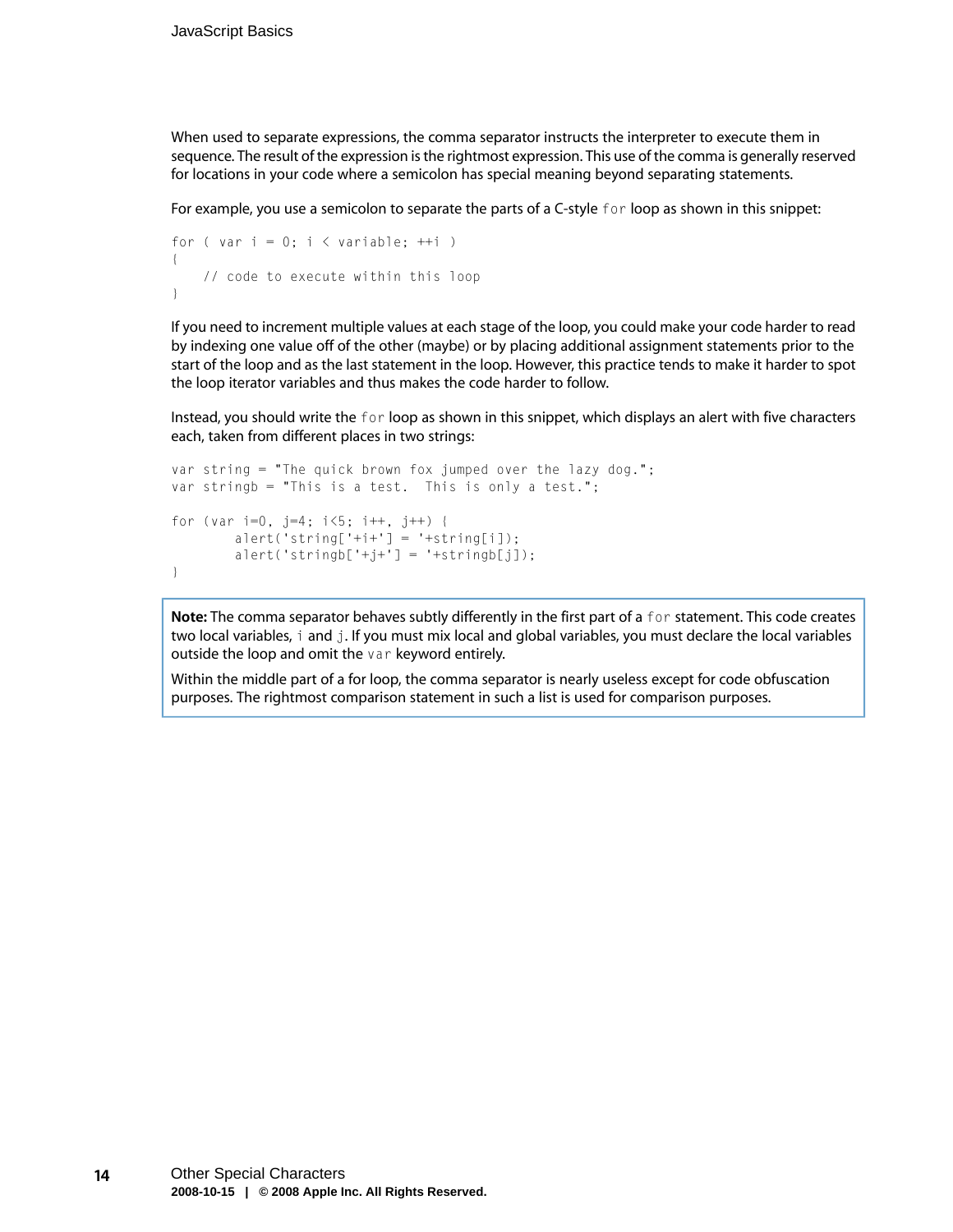## <span id="page-14-0"></span>Object-Oriented JavaScript

JavaScript code doesn't necessarily follow object-oriented design patterns. However, the JavaScript language provides support for common object-oriented conventions, like constructors and inheritance, and benefits from using these principles by being easier to maintain and reuse.

Read this chapter if you're already familiar with object-oriented programming and want to see how to create object-oriented code with JavaScript.

#### <span id="page-14-1"></span>Declaring an Object

JavaScript provides the ability to create objects that contain member variables and functions. To define a new object, first create a new function with the desired object's name, like this:

```
function myObject()
{
    // constructor code goes here
}
```
This function works as the object's constructor, setting up any variables needed by the object and handling any initializer values passed in as arguments. Within the constructor or any member function, persistent instance variables are created by adding them to the this keyword and providing the variable with a value, like this:

```
this.myVariable = 5;
```
To create a new member function, create a new anonymous function and assign it to the prototype property of the object. For example:

```
myObject.prototype.memberMethod = function()
{
    // code to execute within this method
}
```
**Important:**You must do this assignment outside the constructor. Assigning a member function to a prototype should not be confused with assigning an anonymous function to a member variable of a class, which only adds the function to a particular instance of the class, and is probably not what you want.

After you have created the constructor for your object, you can create new object instances by using the new keyword followed by a call to the constructor function. For example:

```
var myObjectVariable = new myObject();
```
This particular constructor takes no parameters. However, you can also create more complex constructors for classes that allow you to specify commonly used or mandatory initial values. For example: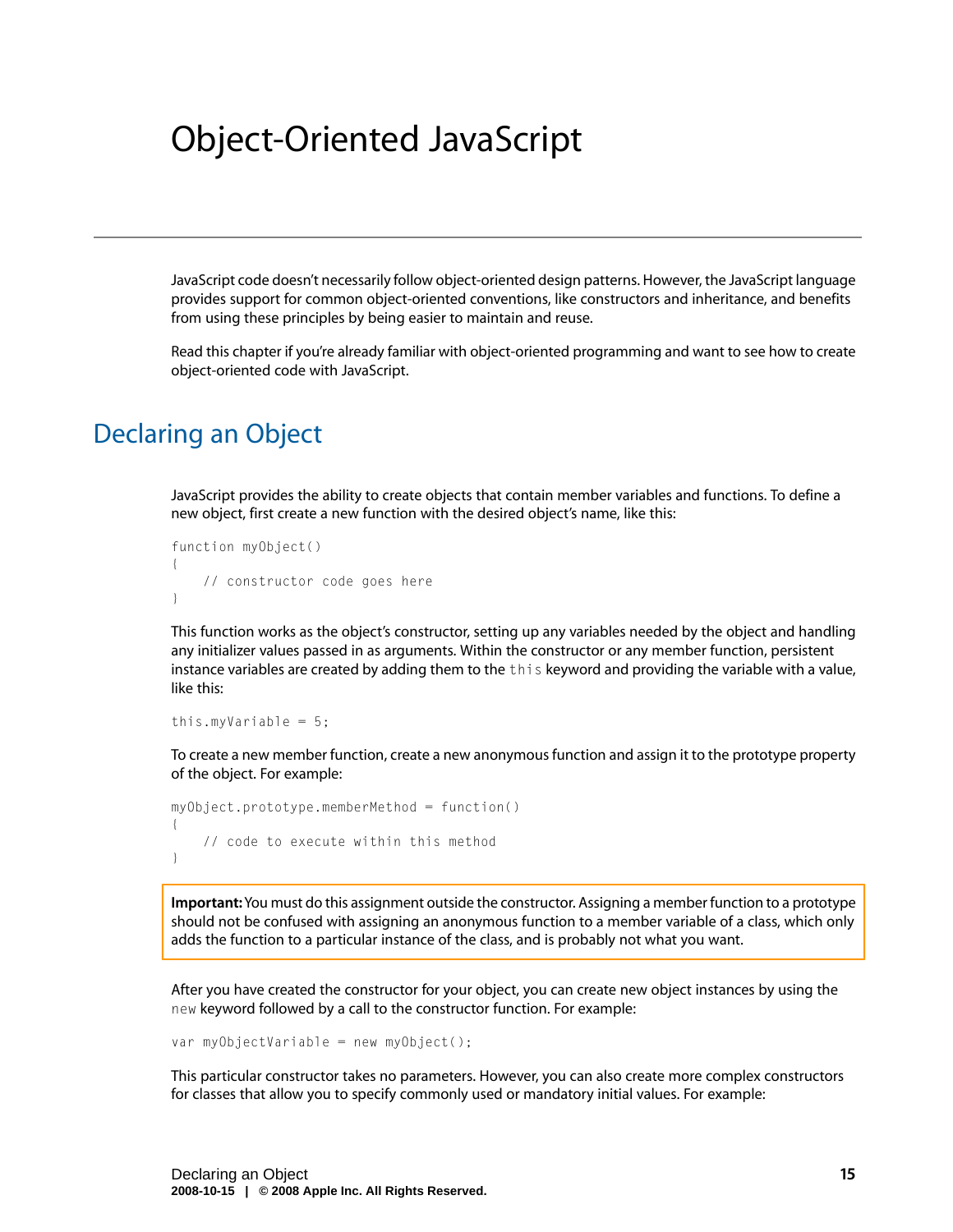```
function myObject(bar)
{
        this.bar = bar;
}
myobj = new myObject(3);alert('myobj.bar is '+myobj.bar); // prints 3.
```
One common use of this technique is to create initializers that duplicate the contents of an existing object. This is described further in ["Copying](#page-17-0) an Object" (page 18).

#### <span id="page-15-0"></span>Freeing Objects

Just as you used the new operator to create an object, you should delete objects when you are finished with them, like this:

```
delete myObjectVariable;
```
The JavaScript runtime automatically garbage collects objects when their value is set to  $null$ . However, setting an object to null doesn't remove the variable that references the object from memory. Using delete ensures that this memory is reclaimed in addition to the memory used by the object itself. (It is also easier to see places where your allocations and deallocations are unbalanced if you explicitly call delete.)

#### <span id="page-15-1"></span>Arrays and Objects

JavaScript provides arrays for collecting data. Since an array is an object, you need to create a new instance of an array before using it, like this:

var myArray = new Array();

Alternatively, you can use this simpler syntax:

```
var myArray = [];
```
Once you create an array, you reference elements using integer values inside of brackets, like this:

```
myArray[0] = "first value";
myArray[1] = 5;
```
The previous example shows that arrays, like variables, can hold data of any type.

Generic objects and arrays can be used with associative properties, where strings replace the index number:

```
myObject["indexOne"] = "first value";
myObject["indexTwo"] = 5;
```
When you use a string as an index, you can use a period instead of brackets to access and assign data to that property:

```
myObject.name = "Apple Inc.";
myObject.city = "Cupertino";
```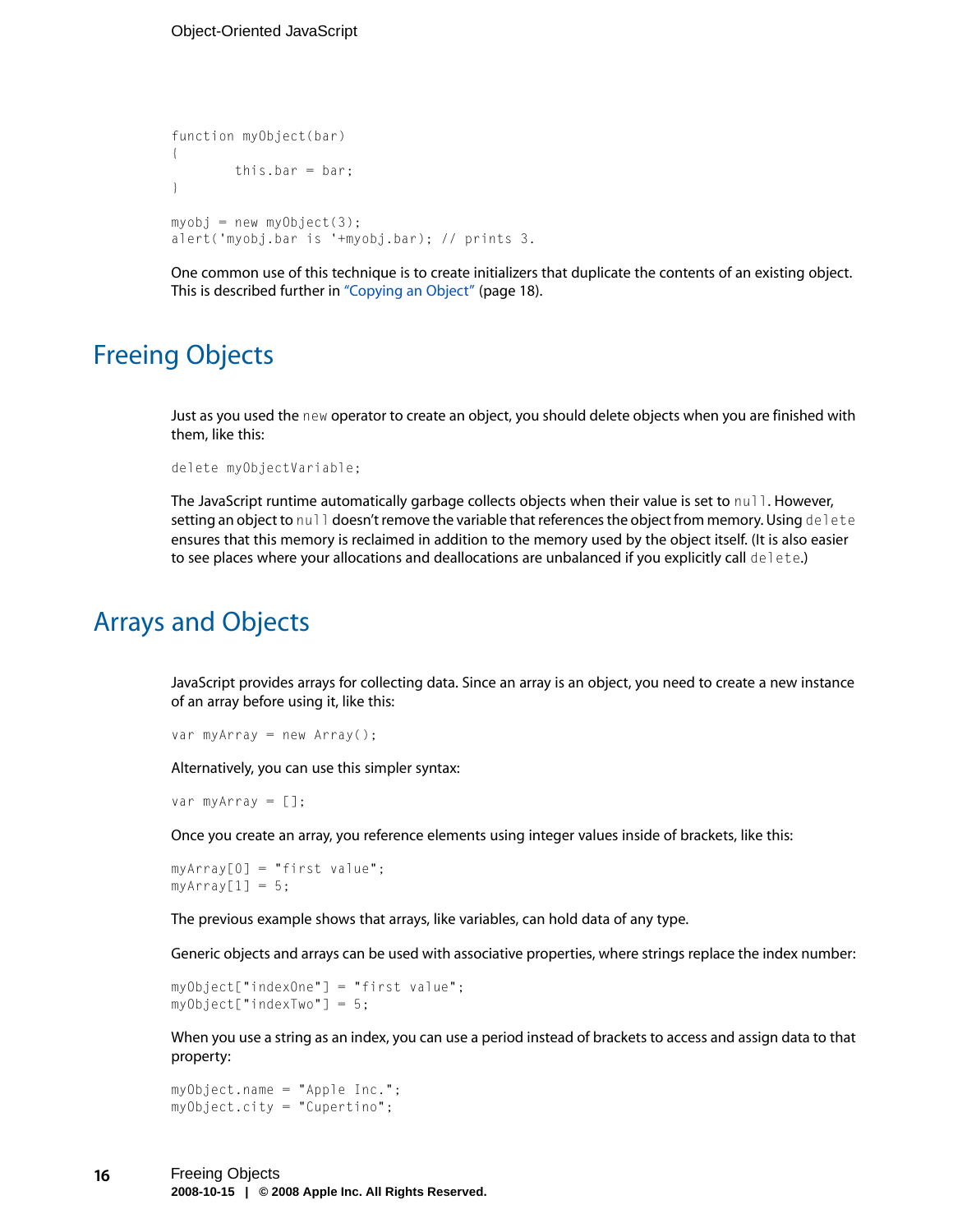You can declare an object and its contents inline, as well:

```
myObject = {
    name: "Apple Inc.",
    city: "Cupertino"
}
```
A variation of the for loop is available for iterating within the properties of an array or object. Called a for-in loop, it looks like this:

```
for ( var index in myArray )
{
   // code to execute within this loop
}
```
#### <span id="page-16-0"></span>Getters and Setters

Recent WebKit builds (available from webkit.org) contain support for getter and setter functions. These functions behave like a variable but really call a function to change any underlying valuesthat make a property. Declaring a getter looks like this:

```
myObject.__defineGetter__( "myGetter", function() { return this.myVariable; }
);
```
It is essential that a getter function return a value because, when used, the returned value is used in an assignment operation like this:

```
var someVariable = myObject.myGetter;
```
Like a getter, a setter is defined on an object and provides a keyword and a function:

```
myObject.__defineSetter__( "mySetter", function(aValue) { this.myVariable =
aValue; } );
```
<span id="page-16-1"></span>Note that setter functions need to take an argument that's used in an assignment statement, like this:

myObject.mySetter = someVariable;

### Inheritance

JavaScript allows an object to inherit from other objects via the prototype keyword. To inherit from another object, set your object's prototype equal to the prototype of the parent object, like this:

MyChildObject.prototype = MyParentObject.prototype;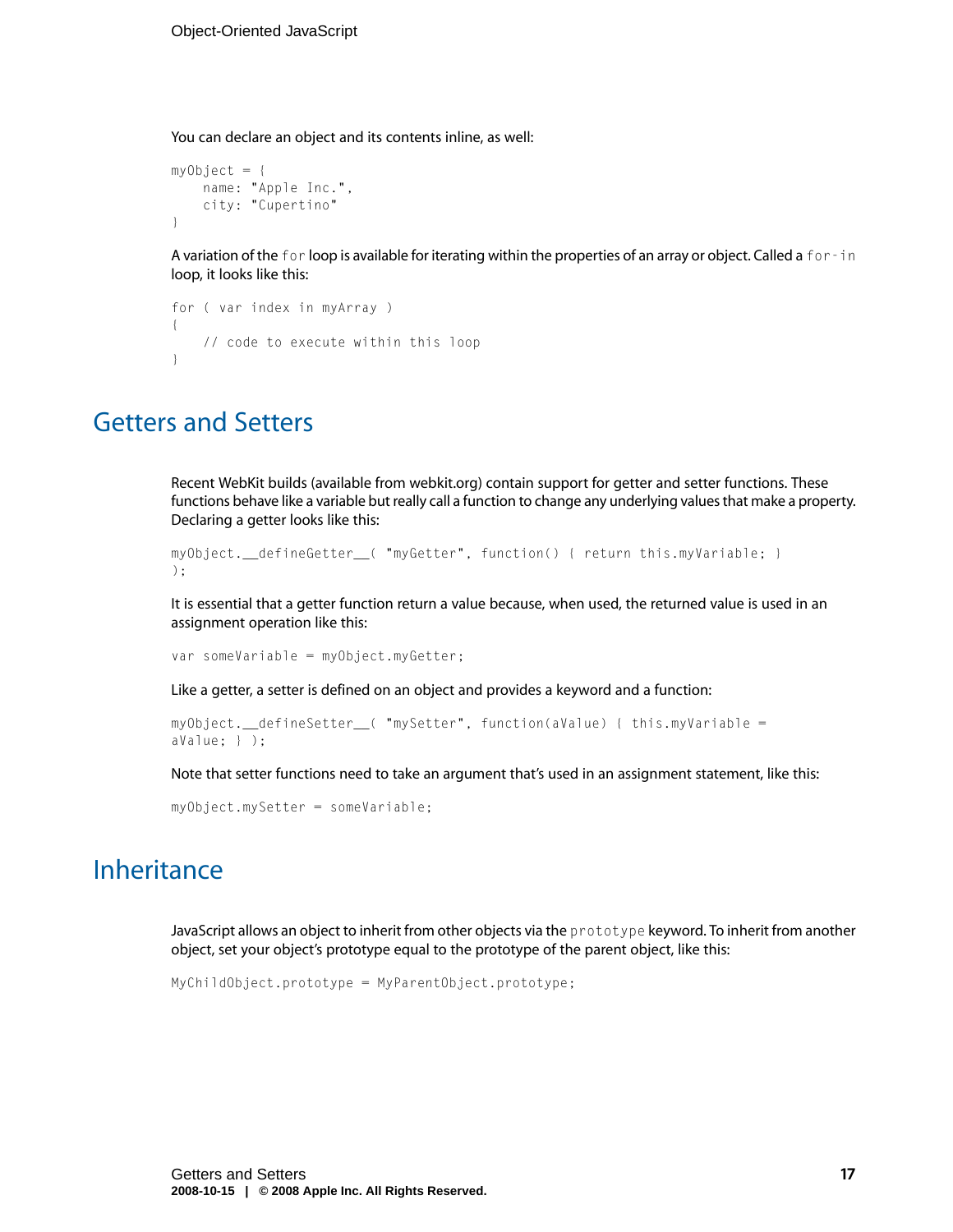**Note:** Because the prototype keyword is undefined on instances of a class, this action must be performed on the *constructor function* names, not on variables containing instances of the class.

This copies all of the parent's functions and variables to your object. It does *not*, however, copy the default values stored in that object. If your purpose is to subclass an object completely, you must also execute code equivalent to the original constructor or construct an instance of the original type and copy its values as described in ["Copying](#page-17-0) an Object" (page 18).

Recent WebKit builds also include the ability to extend an existing DOM object via the prototype keyword. The advantage of this over inheritance is a smaller memory footprint and easier function overloading.

#### <span id="page-17-0"></span>Copying an Object

In object-oriented programming, you often need to make a copy of an object. The most straightforward (but painful) way to do this is to methodically copy each value by hand. For example:

```
function myObjectCopy(oldobj)
{
        // copy values one at a time
        this.bar = oldobj.bar;
}
```
For very simple objects, explicit copying is fine. However, as objects grow larger, this technique can become unmanageable, particularly if additional variables are added to an object outside the constructor. Fortunately, because a JavaScript object is essentially an associative array, you can manipulate it just as you would an array. For example:

```
function myObjectCopy(oldobj)
{
        // copy values with an iterator
        for (myvar in oldobj) {
               this[myvar] = oldobj[myvar];
        }
}
```
You should be aware, however, that assigning an object to a variable merely stores a reference to that object, not a copy of that object, and thus any objects stored within this object will not be copied by the above code.

If you need to perform a deep copy of a structured tree of data, you should explicitly call a function to copy the nested objects. The easiest way to do this is to include a clone function in each class, test each variable to see if it contains an object with a clone function, and call that function if it exists. For example:

```
// Create an inner object with a variable x whose default
// value is 3.
function innerObj()
{
        this.x = 3;
}
innerObj.prototype.clone = function() {
   var temp = new innerObj();
   for (myvar in this) {
```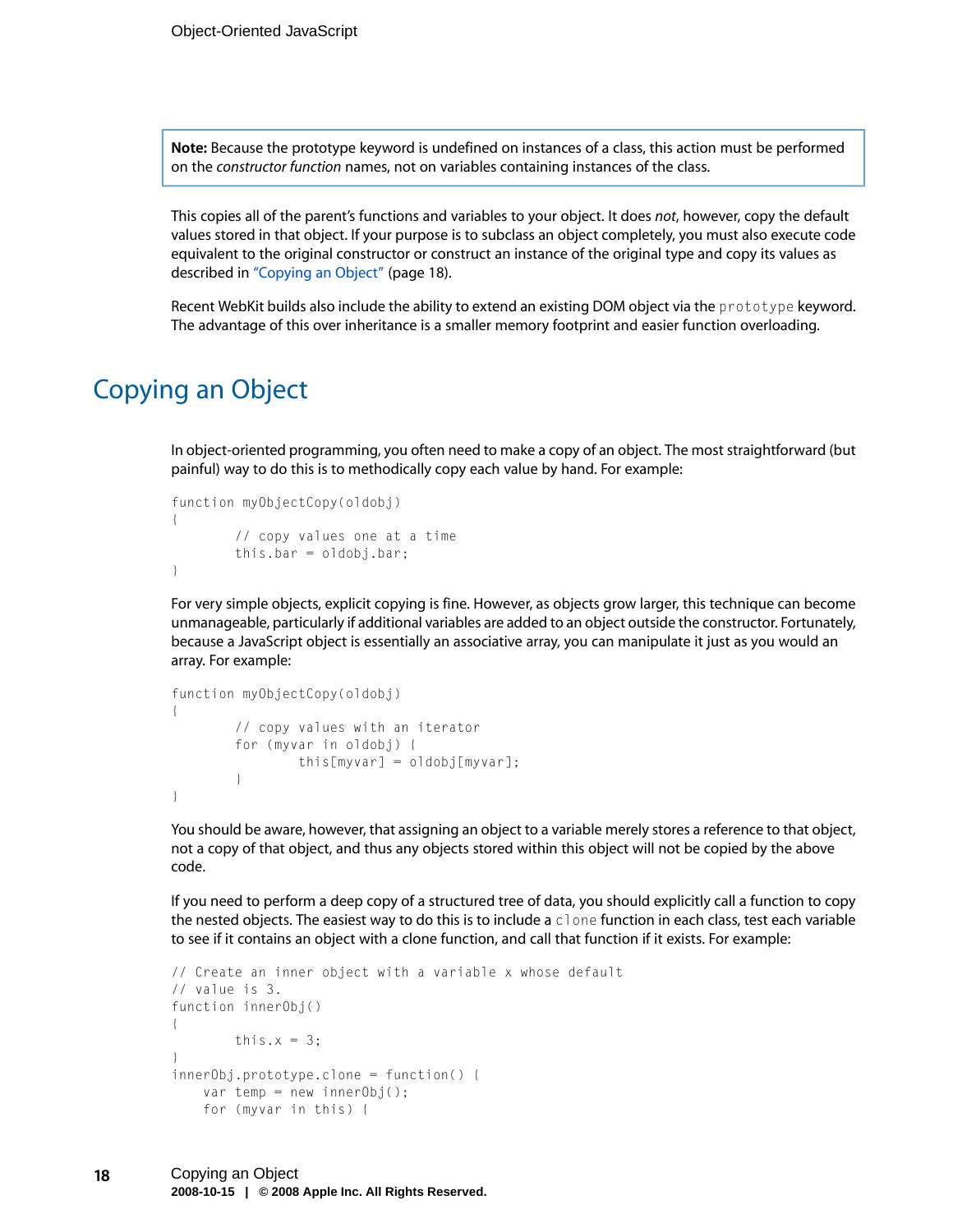```
// this object does not contain any objects, so
        // use the lightweight copy code.
        temp[myvar] = this[myvar];
    }
    return temp;
}
// Create an outer object with a variable y whose default
// value is 77.
function outerObj()
{
        // The outer object contains an inner object. Allocate it here.
        this.inner = new innerObj();
        this.y = 77;
}
outerObj.prototype.clone = function() {
    var temp = new outerObj();
    for (myvar in this) {
        if (this[myvar].clone) {
            // This variable contains an object with a
            // clone operator. Call it to create a copy.
            temp[myvar] = this[myvar].clone();
        } else {
            // This variable contains a scalar value,
            // a string value, or an object with no
            // clone function. Assign it directly.
            temp[myvar] = this[myvar];
        }
    }
    return temp;
}
// Allocate an outer object and assign non-default values to variables in
// both the outer and inner objects.
outer = new outerObj;
outer.inner.x = 4;
outer.y = 16;
// Clone the outer object (which, in turn, clones the inner object).
newouter = outer.clone();
// Verify that both values were copied.
alert('inner x is '+newouter.inner.x); // prints 4
alert('y is '+newouter.y); // prints 16
```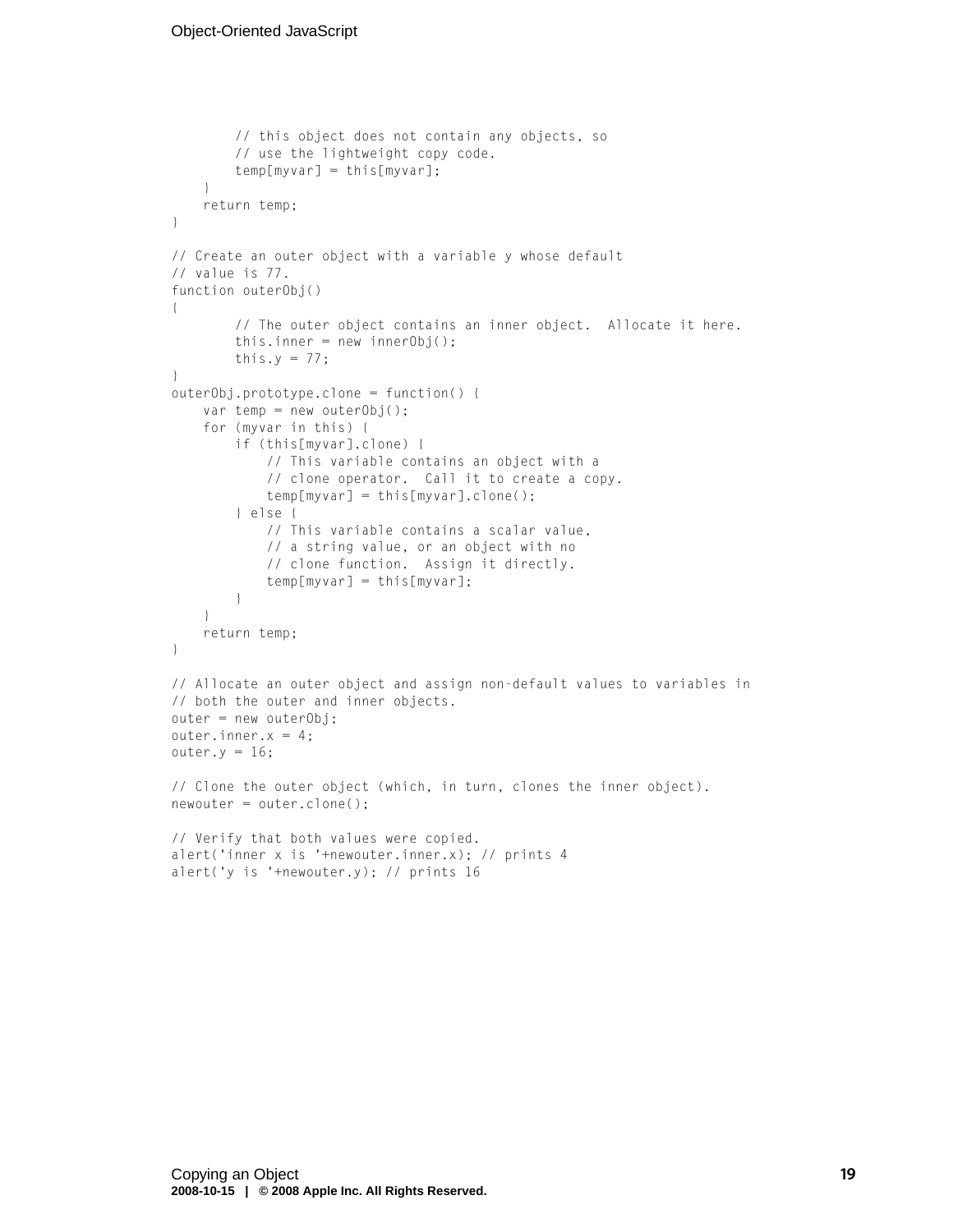Object-Oriented JavaScript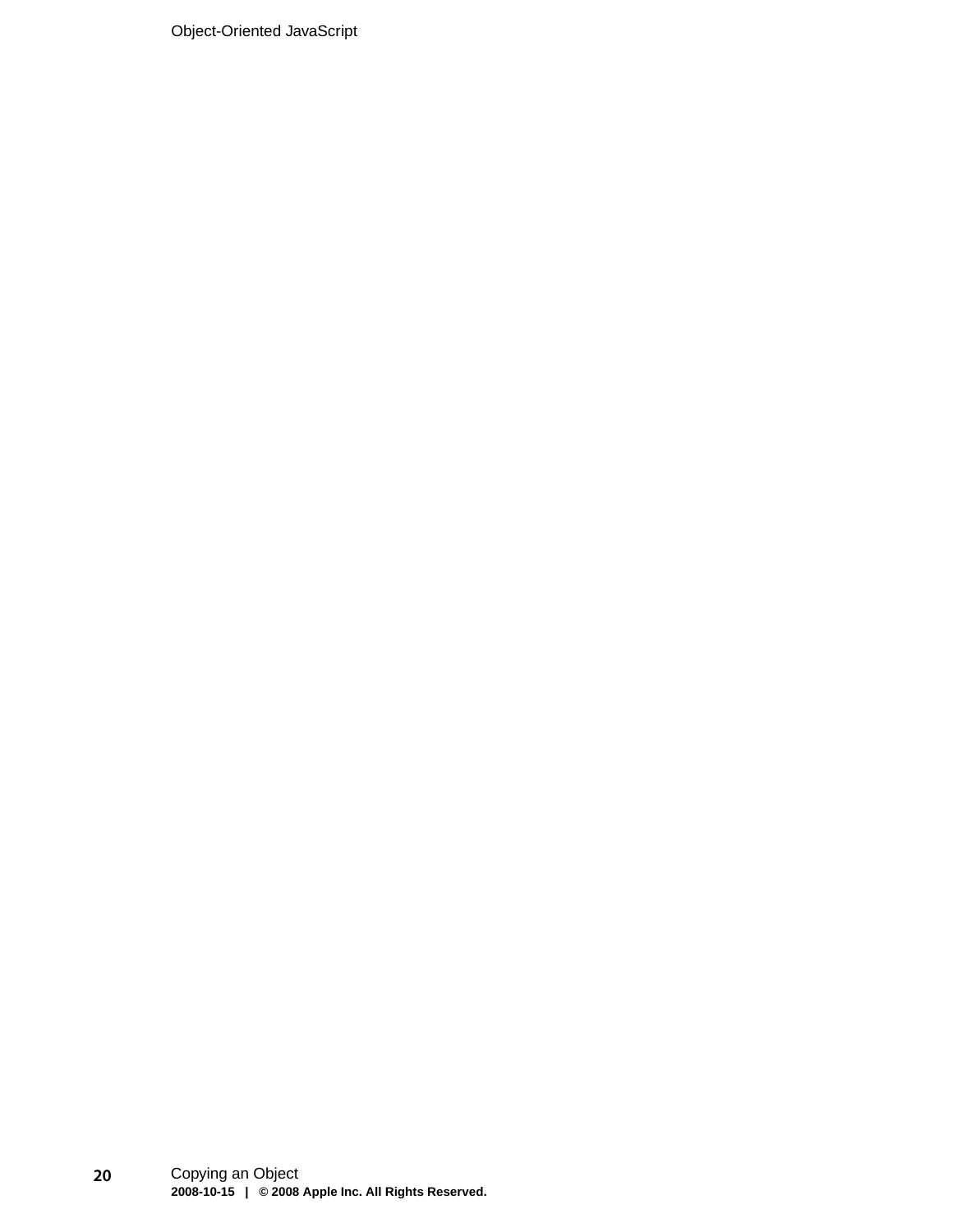## <span id="page-20-0"></span>JavaScript Best Practices

There are a number of considerations that you should take into account when writing JavaScript code. Whether you're trying to tune your code for better performance or test it for compatibility, these best practices can help your code perform better and be more compatible.

If you're looking for performance and testing tips for JavaScript coding, read this chapter.

#### <span id="page-20-1"></span>Memory and Performance Considerations

This section includes a number of tips for minimizing your JavaScript application's memory footprint and helping it perform better.

**Release initialization functions.** Code that's called once and never used again can be deleted after its execution. For instance, deleting a window's onload handler function releases any memory associated with the function, like this:

```
var foo = function()
{
   // code that makes this function work
   delete foo;
}
window.addEventListener('load', foo, false);
```
- **Use delete statements.** Whenever you create an object using a new statement, pair it with a delete statement. This ensures that all of the memory associated with the object, including its property name, is available for garbage collection. The delete statement is discussed more in "Freeing [Objects"](#page-15-0) (page 16).
- **Test for an element's existence.** Before using nonstandard elements, check for their existence like this:

```
if ( "innerHTML" in document.getElementById("someDiv") )
{
    // code that works with innerHTML
}
```
<span id="page-20-2"></span>■ **Avoid evaluated statements.** Using the eval function disables performance and memory optimizations in the JavaScript runtime. Consider using function variables, as discussed in ["Functions"](#page-11-1) (page 12), in cases where you are passing in lines of code to another function, like setTimeout or setInterval.

#### Testing Your Code

When creating a JavaScript application, consider these tips for testing your code.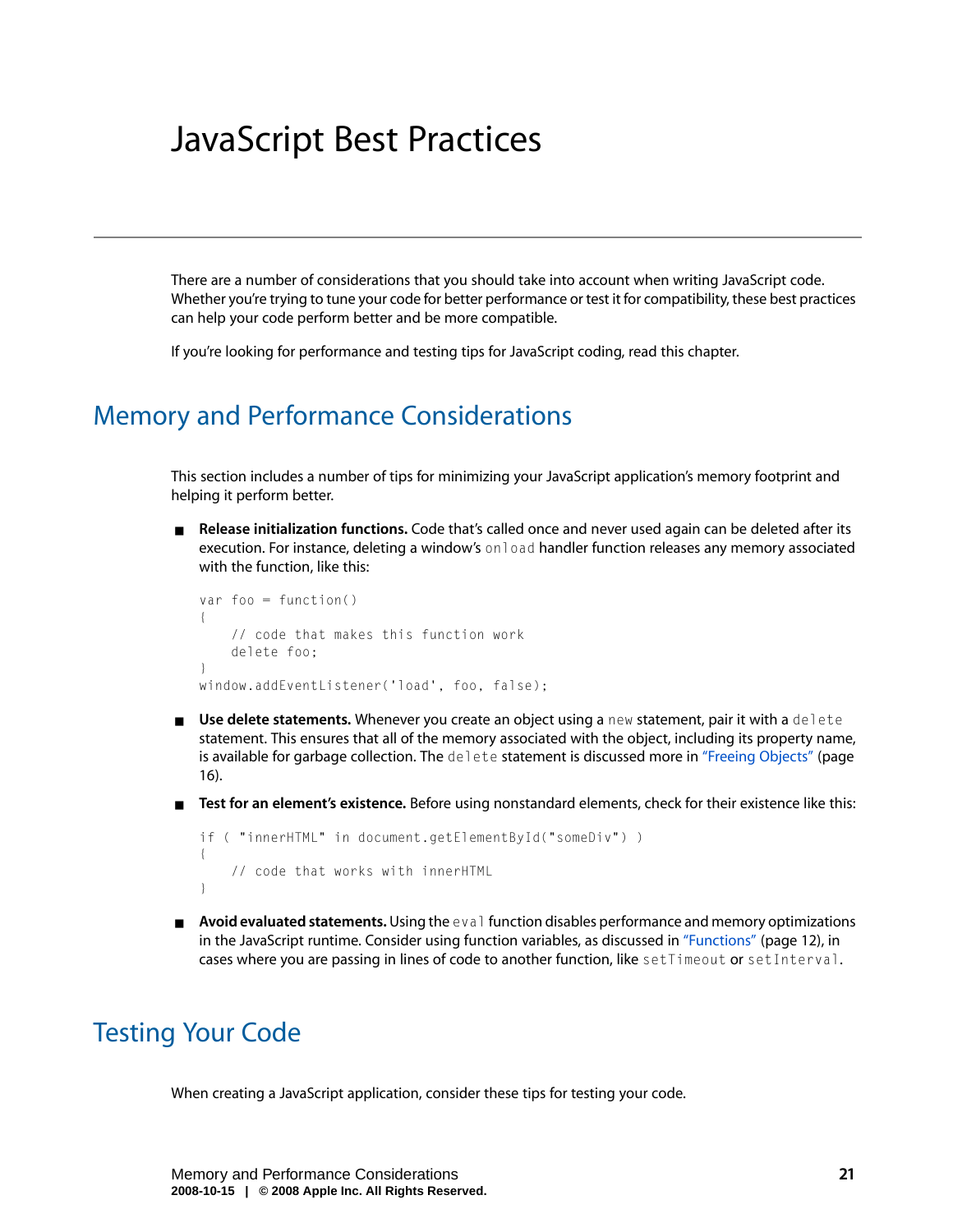- **Try multiple browsers.** It's a good practice to try any web-based JavaScript code you write in many browsers. In addition to the version of Safari included with Mac OS X, consider trying your code on these browsers:
	- ❏ WebKit nightly <http://nightly.webkit.org/>
	- ❏ Mozilla Firefox <http://www.mozilla.com/firefox/>
	- ❏ Opera <http://www.opera.com/>
- **Try other toolkit versions.** If you're using a third-party JavaScript toolkit such as Dojo, MochiKit, or prototype, try different versions of the library to see if your code uses the library properly.
- **Try a verifier.** JavaScript verifiers such as [JSLint](http://www.jslint.com/) are useful at pinpointing compatibility problems and cases where the JavaScript code you wrote doesn't conform to standards.

#### <span id="page-21-0"></span>Global Scope Considerations

When writing JavaScript code, it's good practice to avoid placing code and variables within the global scope of the file. Here are some considerations to consider regarding global scope:

■ **Store data in the DOM tree, in cookies, orin HTML 5 client-side storage objects.** The DOM tree, cookies, and HTML 5 client-side storage are good ways to conceal data to avoid conflicts with pages outside your domain. For performance reasons, you should generally limit use of these techniquesto infrequently-used data, but any of these three techniques is better than using global variables.

You can store data in the DOM tree like this:

```
/* Store data in the DOM tree */
var DOMobj = document.getElementById('page_globals');
DOMobj.setAttribute('foo', myIntegerVar);
/* for large text content, consider using this: */DOMobj.style.display = "none";
DOMobj.innerHTML = myStringVar;
/* or this: */DOMobj.style.display = "none";
if (typeof(DOMobj.innerText) != 'undefined') {
    # Internet Explorer workaround
   DOMobj.innerText = myStringVar;
} else {
    # Per the W3C standard
   DOMobj.textContent = myStringVar;
}
/* Recall the data later */
var DOMobj = document.getElementById('page_globals');
var myIntegerVar = parseInt(DOMobj.getAttribute('foo'));
/* Recall the large text data with this: */
var myStringVar = DOMobj.innerHTML;
/* or this: */
```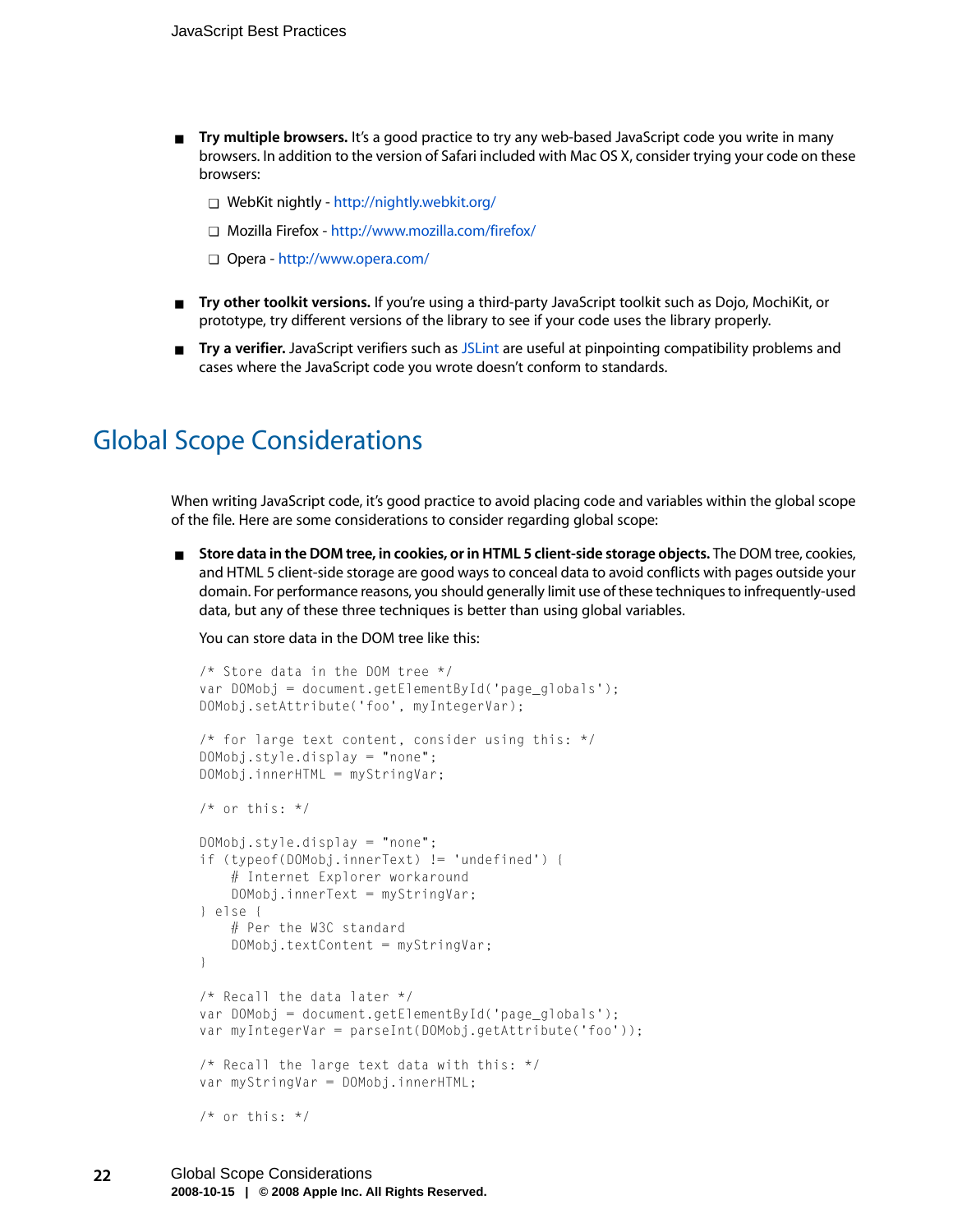```
var myStringVar;
if (typeof(DOMobj.innerText) != 'undefined') {
    # Internet Explorer workaround
   myStringVar = DOMobj.innerText;
} else {
   # Per the W3C standard
   myStringVar = DOMobj.textContent;
}
```
**Cross-Browser Compatibility Note:** Internet Explorer does not support the textContent attribute on elements. For maximum compatibility, as shown in the previous example, you should support not only the W3C-standard textContent attribute, but also the IE-specific innerText attribute.

You can also store data in cookies using the cookie attribute of the document object. The syntax for creating and expiring cookies is somewhat complex and easy to get wrong. Thus, this method is discouraged as a global variable alternative unless you already have code for creating and modifying cookies. To learn more about cookies in JavaScript, read [http://www.quirksmode.org/js/cookies.html.](http://www.quirksmode.org/js/cookies.html)

Finally, you can use HTML 5 client-side storage as described in *Safari JavaScript Database Programming Guide*. Safari 3.1 and later provides both SQL database and local key-value storage.

- **Use the var keyword.** Any variable created without the var keyword is created at the global scope and is never eligible for garbage collection, presenting the opportunity for a memory leak.
- **Use a global array, global object, or namespace prefix.** If you need global variables, use a global object that contains all of the global variables, like this:

```
var myBulletinBoardAppGlobals = {
   foo: "some value",
   bar: null
};
```
Or consider using a namespace prefix:

```
CPWFoo = "some value";
CPWBar = null;
```
These practices prevent your global variables from colliding with global DOM objects present in the runtime.

■ **Use an initialization function.** If you have code that's run immediately when the JavaScript is loaded, place it in a function that's called when the window loads, like this:

```
globals.foo = function()
{
   // code that makes this function work
   delete globals.foo;
}
window.addEventListener('load', globals.foo, false);
```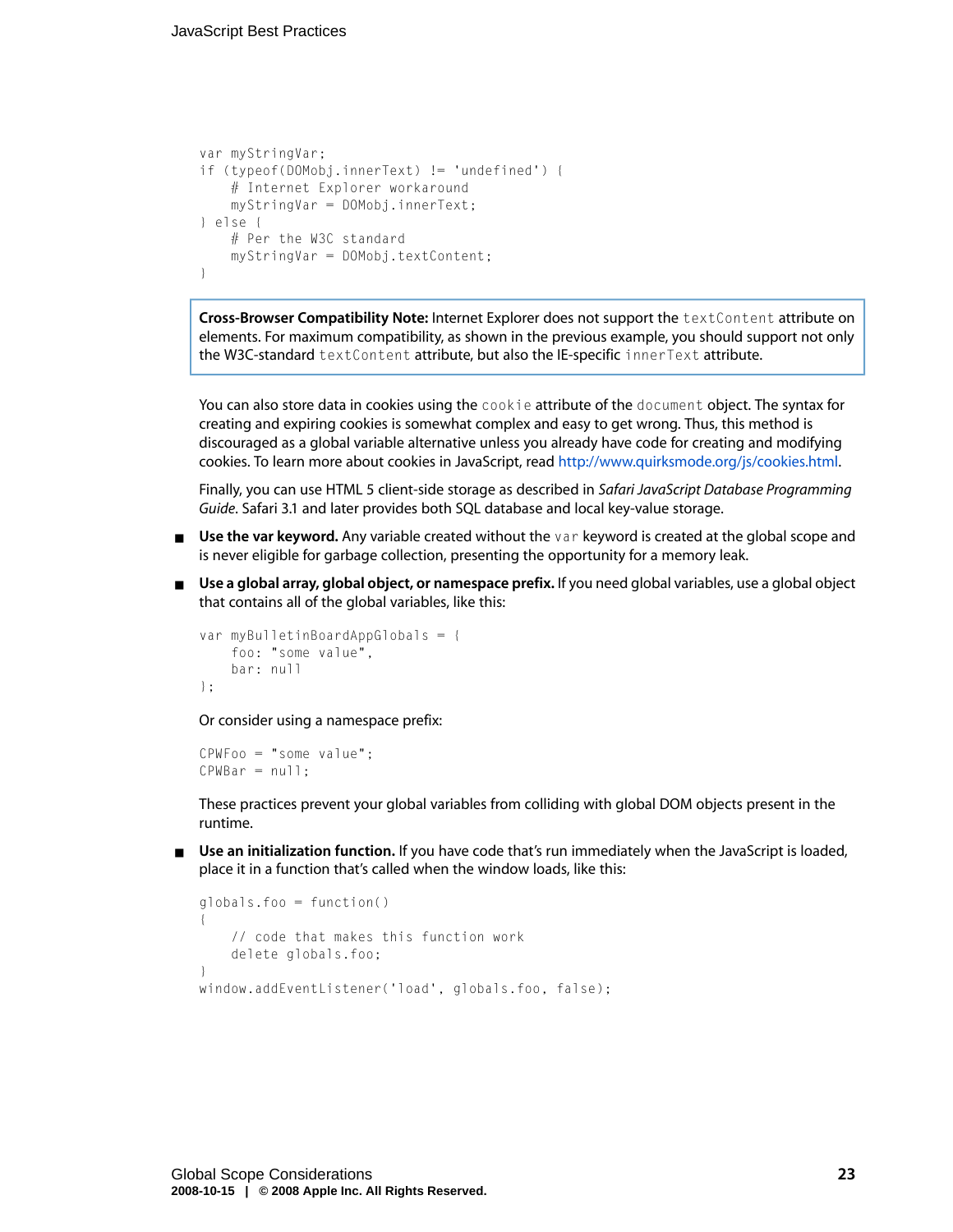### <span id="page-23-0"></span>JavaScript Toolkits

JavaScript toolkits enhance productivity but often carry a significant memory footprint that may slow down your JavaScript application. When using a toolkit, try to reduce the toolkit's footprint to just the APIs that you use in your application.

Also, if you're developing a Dashboard widget, try to avoid bundling the Apple-provided Apple Classes within your widget; instead, follow the instructions provided in Introduction to the Apple Classes.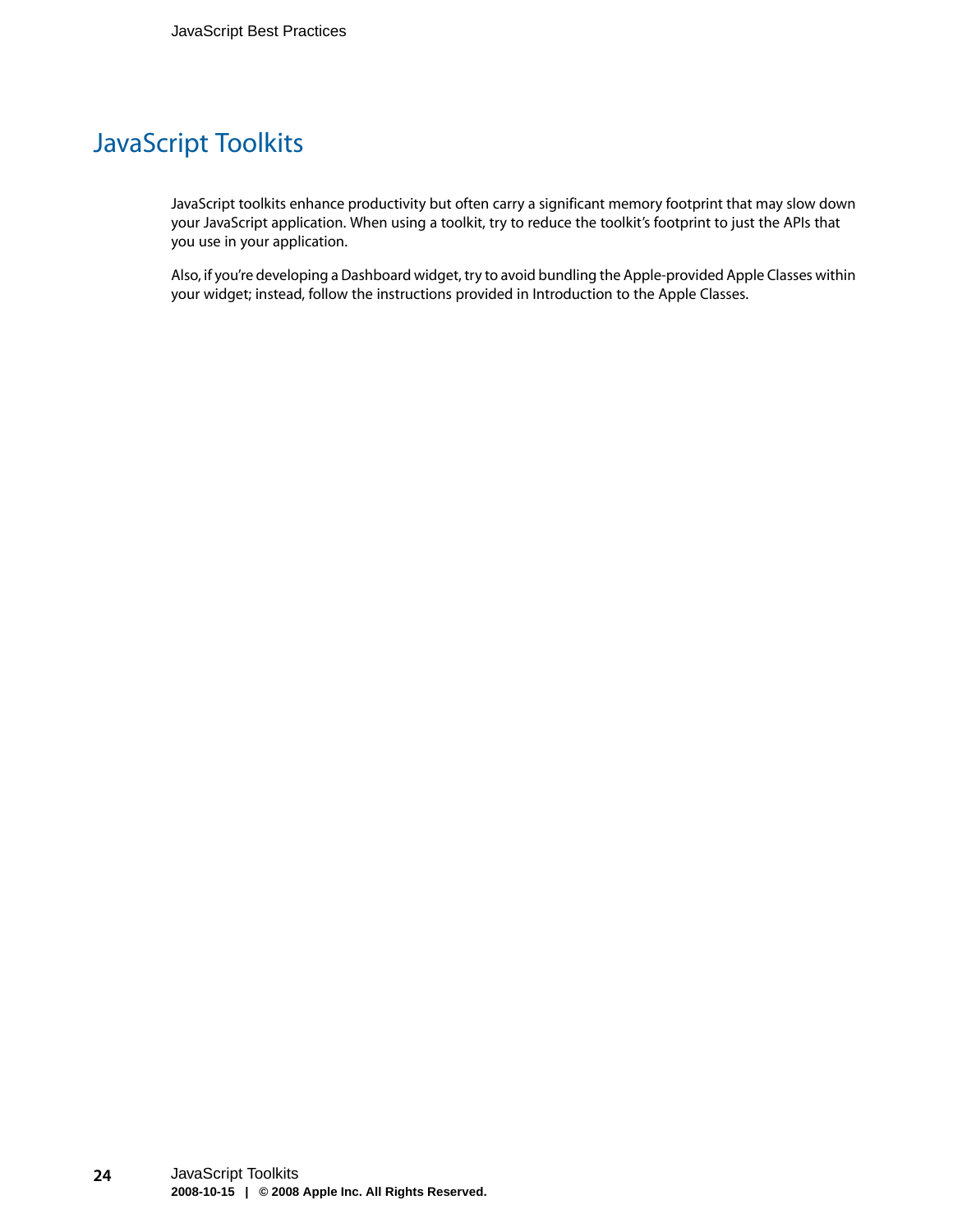## <span id="page-24-0"></span>Document Revision History

This table describes the changes to *Apple JavaScript Coding Guidelines*.

| Date       | <b>Notes</b>                                                                                                                   |
|------------|--------------------------------------------------------------------------------------------------------------------------------|
| 2008-10-15 | Added additional content about using the DOM tree as an alternative to global<br>variables. Made several typographical fixes.  |
| 2008-01-15 | Changed the title from "JavaScript Coding Guidelines for Mac OS X."                                                            |
| 2007-09-11 | Added some additional tips and techniques.                                                                                     |
| 2007-07-10 | Fixed typographical errors.                                                                                                    |
| 2007-06-11 | New document that provides an overview of the JavaScript language, its<br>object-oriented features, and coding best practices. |